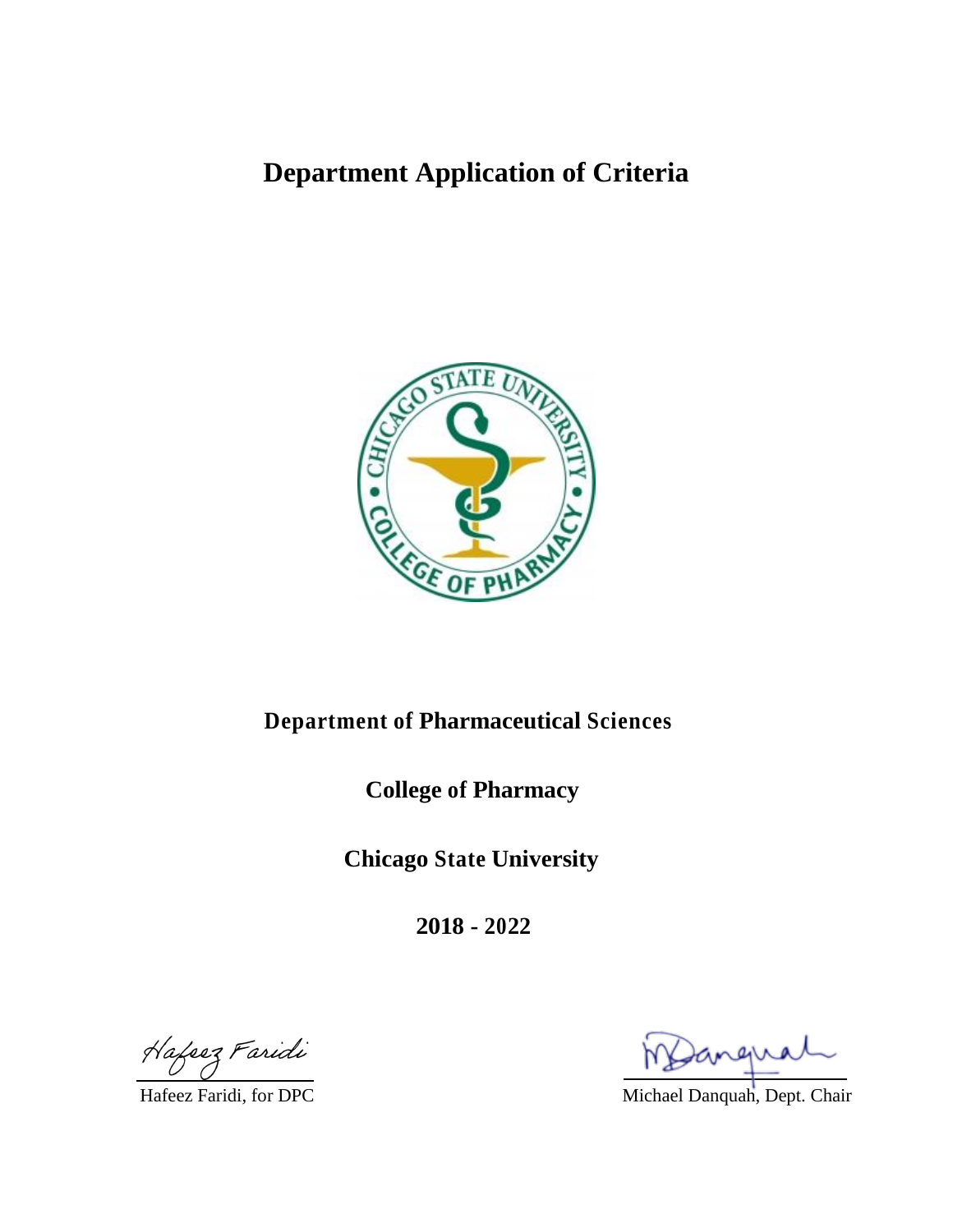## **Chicago State University Mission and Vision**

Chicago State University (CSU) is a public, comprehensive university that provides access to higher education for students of diverse backgrounds and educational needs. The university fosters the intellectual development and success of its student population through a rigorous, positive, and transformative educational experience. CSU is committed to teaching, research, service and community development including social justice, leadership and entrepreneurship.

Chicago State University will be recognized for innovations in teaching and research, and in promoting ethical leadership, entrepreneurship, and social and environmental justice. We will embrace, engage, educate, and empower our students and community to transform lives locally and globally.

## **Preamble**

The purpose of the Departmental Application of Criteria (DAC) is to improve faculty performance and teaching effectiveness through the provision of a structured series of performance indicators and a multi-tiered system of evaluation. The evaluation process is organized to help faculty identify areas of strength and weakness and to assist faculty in documenting growth and development. The DAC is not intended nor should be construed to address areas that constitute 'conditions of employment'. It addresses the college and university requirement for continual growth and development of faculty in the areas of teaching/primary duties, research/scholarly activity and service. The DAC is organized according to these areas and, for each, identifies categories of accepted activities, their relative importance and methods of evaluation.

The mission of the Department of Pharmaceutical Sciences is to empower students with the foundation of knowledge essential to the professional pharmacy curriculum. While providing the highest quality instruction in pharmaceutical sciences, the faculty introduces and develops skills of critical thinking, problem solving and lifelong learning in future pharmacists. The members of the faculty serve as role models, nurturing interpersonal skills in pharmacy students during their professional development. In turn, the Department of Pharmaceutical Sciences enhances the scholarly development of these faculty members by encouraging them to strive for excellence in critical inquiry. The Department also endeavors to contribute significantly to the Chicago State University College of Pharmacy by excelling in service both within and outside of the College. The activities that constitute growth and development of faculty in this department are directly related to the achievement of this mission.

## **Composition and Functions of the Department Personnel Committee (DPC)**

The DPC will be formed as a committee of the whole faculty of the department. DPC members will be responsible for reviewing annual retention portfolios for faculty in the same or earlier than their current retention year when they are submitted. DPC members reviewing promotion portfolios will be at the same or a higher rank as the rank applied for. Only tenured faculty will be eligible to evaluate tenure portfolios. In case there is not sufficient number of tenured faculty in the DPC, external tenured faculty will be recruited from other CSU departments as members of a special committee to evaluate the submitted portfolio(s).

## **I. Categories of Materials and Activities, Relative Importance, and Methods of Evaluation**

## **A. Teaching/ Performance of Primary Duties**

## **Guidelines for Evaluation of Teaching/Performance of Primary Duties**

It is the responsibility of the Department Personnel Committee (DPC) to arrive at a judgment of the degree of effectiveness of performance in teaching/performance of primary duties based on the evidence presented in the portfolio. For the purpose of assigning a performance standard to the degree of effectiveness of teaching, the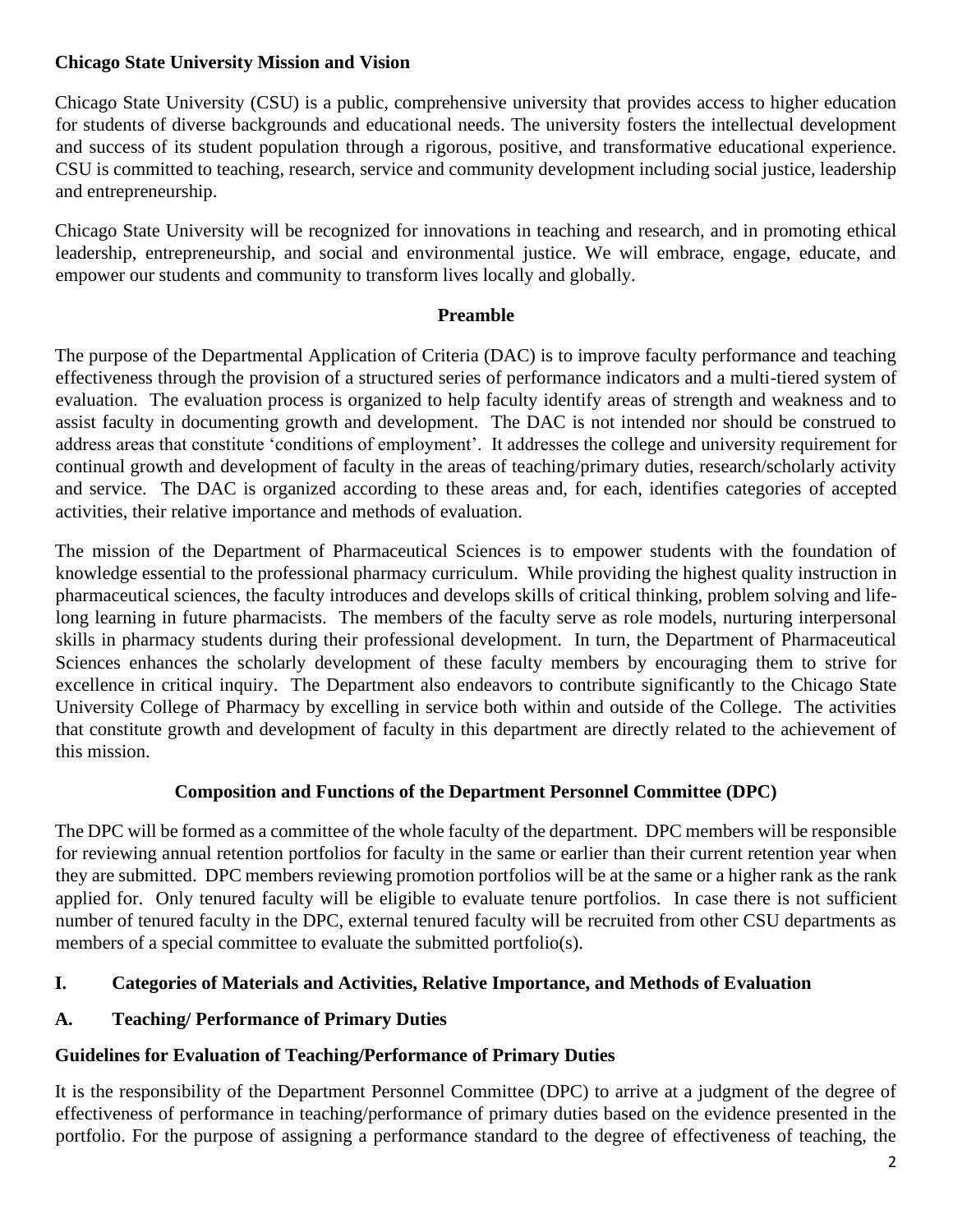criteria in Table 1 will be followed. Guidelines for the evaluation of performance of teaching and primary duties shall be assigned an overall evaluation level which reflects the division of duties as determined by the division of assigned cues. Thus, the two aspects of the category Teaching/Performance of Primary Duties are to be weighted in the evaluation in proportion to the assignment of CUEs for that aspect. Because each of these aspects is quite different, the categories, importance, criteria, and guidelines for each aspect will be covered in two parallel sections: A1) Teaching, and A2) Performance of Primary Duties. The teaching section is first and the performance of primary duties follows immediately after. Materials to be evaluated listed throughout this document are examples and are not intended to be all inclusive. In the case of discrepancy between the two aspects of teaching and performance of primary duties, the DPC must decide on the overall rating.

## **Relative Importance of Teaching Activities**

Activities defined in the yearlong workload plan are most important. Other activities are equally important to each other.

## **Relative Importance for Criteria for Classroom and Laboratory Performance**

Course materials, classroom and site visitations, and student evaluations submitted for evaluation of a faculty member will be weighted equally.

## **Methods of Evaluation**

## 1. Classroom Evaluations

A minimum of three classroom evaluations will be conducted per evaluation cycle: 2 peer evaluations and a Department Chair evaluation for the same course. The faculty member will select one peer observer and the second will be assigned by the DPC. Observers will complete the evaluation and provide a general rating of the faculty member's teaching according to the following criteria: (1) clarity of presentation, (2) mastery of subject material, (3) appropriate level of student involvement and (4) classroom management. Department Chairs are additionally responsible for evaluation of student assessment materials. Observers are responsible for rating the faculty member in each domain as exceeds expectations, meets expectations or does not meet expectations.

Upon receiving the observer evaluations, the DPC will assign an observation rating based on the following criteria:

**Superior**: Faculty exceeds expectations in all four criteria

**Significant**: Faculty exceeds expectations in three of the four criteria and meets expectations in one criterion. **Highly Effective**: Faculty exceeds expectation in two of the four criteria and meets expectations in two criteria. **Effective**: Faculty exceeds expectation in one of the four criteria and meets expectations in three criteria. **Highly Satisfactory**: Faculty meets expectations in all four of the criteria.

**Satisfactory**: Faculty meets expectations in subject mastery, presentation clarity, and classroom management **Unsatisfactory**: Faculty does not meet expectations for a satisfactory rating

Upon assignment of observation ratings, the DPC will develop a single rating based on the following scale: **Superior**: 66% of all evaluations must be Superior and assessment ranking must exceed expectations **Significant**: 66% of all evaluations must be Significant or higher and assessment ranking must meet expectations

**Highly Effective**: 66% of all evaluations must be Highly Effective or higher

**Effective**: 66% of all evaluations must be Effective or higher

**Highly Satisfactory**: 67% of all evaluations must be Highly Satisfactory or higher **Satisfactory**: 66% of all evaluations must be Satisfactory or higher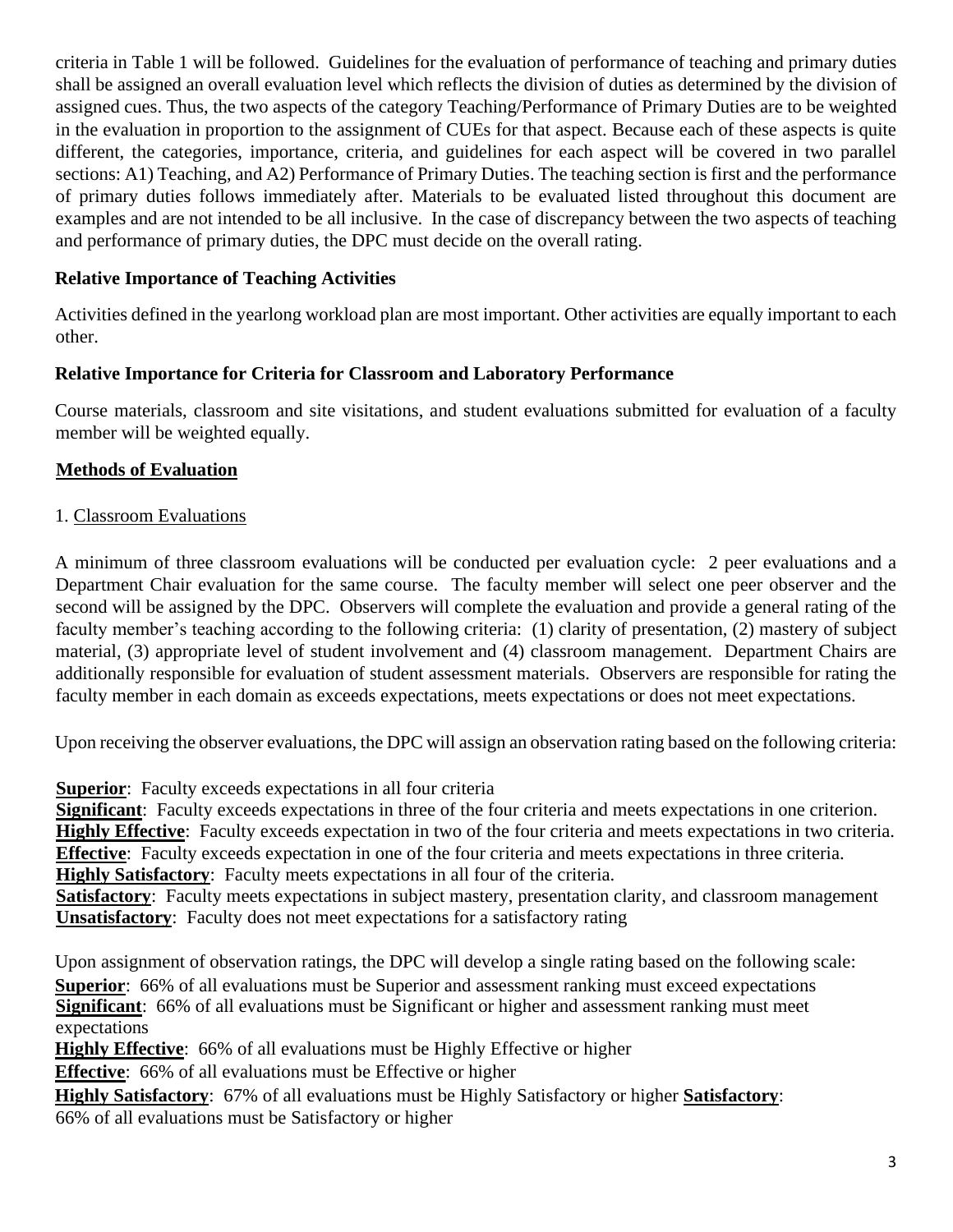Post-tenure faculty

**Exemplary**: 66% of all evaluations must be Significant or higher and evaluation of assessment must exceed expectations

**Adequate**: 66% of all evaluations must be Effective or higher

## 2. Student Evaluations

The faculty member will submit a summary of all university-authorized student evaluations conducted during the evaluation period. The evaluation questions are grouped into three categories: (i) Professionalism, (ii) Content/Knowledge and (iii) Presentation skill. Faculty must submit student evaluation summaries with each category listed which will be evaluated according to the following rating scale:

**Superior**: Faculty must achieve a mean 4.01 rating in all three categories **Significant**: Faculty must achieve a mean 3.75 rating in two of the three categories and a 3.5 in the third **Highly Effective**: Faculty must achieve a mean 3.5 rating in all three categories **Effective**: Faculty must achieve a mean 3.5 rating in two of the three categories and a 3.0 in the third **Highly Satisfactory**: Faculty must achieve a mean 3.0 rating in all three categories **Satisfactory**: Faculty must achieve a mean 3.0 rating in two of the three categories.

In the event of unusual circumstances, such as low response rates, experimental pedagogy, the faculty member and Department chair may submit statements to provide clarity for DPC consideration.

## 3) Distance Education

The Distance Education Plan is available upon request from the chair of the Department of Pharmaceutical Sciences. The Department will evaluate the effectiveness of a Distance Education course by the use of 3 groups of evaluators:

a. The **Department Chairperson** with ad-hoc advice from the appropriate curriculum committee(s), shall assess the quality and currency of the materials. If the Department Chairperson does not feel technically qualified to perform the assessment, he/she may appoint an ad-hoc facultycommittee to do the review. The course materials should contain a syllabus summarizing information concerning the objectives, operation, and management of the course. If one of the objectives is research, it should contain a list of research resources and a description of how to usethese resources.

b. The **Distance Learning Department** shall assess the effectiveness of the course offerings, materials and the timely responses of the instructor from a technical perspective.

c. Enrolled **Students** shall assess the effectiveness of the course offerings, materials and the timely responses of the instructor. Students will be given the opportunity to evaluate the teaching effectiveness of the instructor through the student evaluations provided on-line by the University Evaluation Website: [http://www.csu.edu/course-eval.](http://www.csu.edu/course-eval)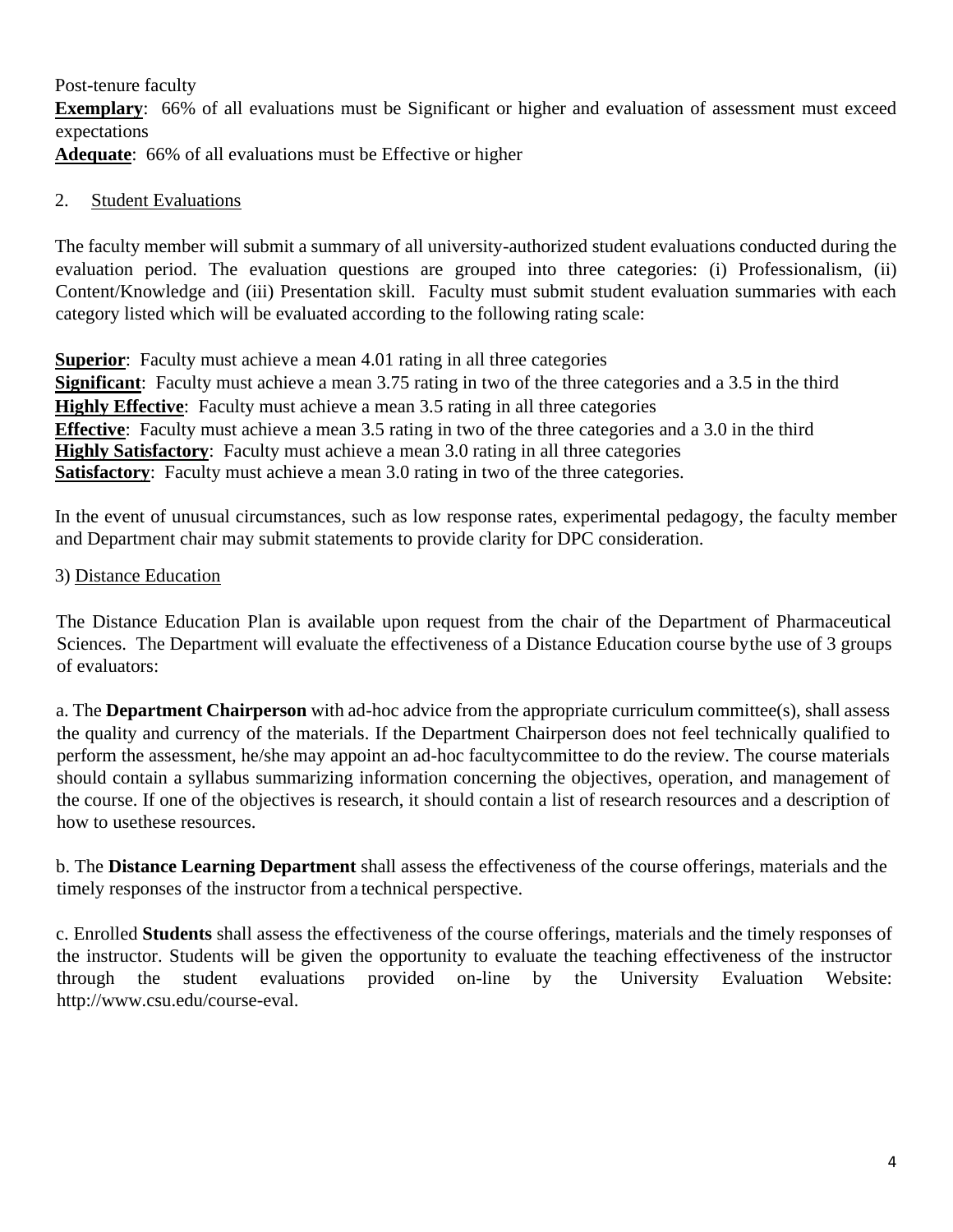## **A1. Teaching**

| <b>Activities</b>                 | <b>Materials to be Evaluated</b>                                                                                            |
|-----------------------------------|-----------------------------------------------------------------------------------------------------------------------------|
| a) Classroom and laboratory       | 1. The yearlong workload form and any revised faculty workloads                                                             |
| performance                       | completed by the evaluation.                                                                                                |
|                                   | 2. The course syllabus, the final exam, and a representative hour exam for                                                  |
|                                   | each different course taught during the evaluation period for each different<br>course taught during the evaluation period. |
|                                   | 3. All peer and/or chair evaluations during the evaluation period.                                                          |
|                                   | 4. A summary of all student course evaluation(s).                                                                           |
|                                   | 5. If applicable, the following additional materials may be submitted:                                                      |
|                                   | a. Materials from tutoring and help sessions.                                                                               |
|                                   | Evidence of training/mentoring students/assistants.<br>b.                                                                   |
| b) Curriculum/Course              | Original instructional materials such as new lab experiments, original                                                      |
| development or revision           | homework problems, novel/original learning aids, updates to lecture                                                         |
|                                   | material to reflect current standards of practice, etc.                                                                     |
| c) Professional development for   | Documentation of participation in activities that contribute to course                                                      |
| teaching improvement <sup>§</sup> | development and improved teaching.                                                                                          |

**§Refer to the Faculty Development Plan form** 

## **A2. Performance of Primary Duties (Including Duties formally assigned CUEs during the academic year, other than teaching)**

## **Relative Importance of Performance of Primary Duties**

The division of workload between teaching and primary duties, as according to the yearlong, will dictate the relative importance of these two categories.

| <b>Activities</b>                       | <b>Materials to be Evaluated</b>                                                                   |
|-----------------------------------------|----------------------------------------------------------------------------------------------------|
| a)                                      | Academic advising of pharmacy Calendar of meetings and/or synopsis of activities and evaluations   |
| learning communities                    | conducted with small learning groups.                                                              |
| committee (Curriculum, Assessment,      | b) Serving as chair for a major standing Submission of end of year report of committee activities. |
| Academic Standing, and Admission)       |                                                                                                    |
| c) Training of personnel                | Where appropriate, evidence of personnel training (i.e. tutors,                                    |
|                                         | chemical disposal training, residents, lab assistants, etc.) should be                             |
|                                         | documented.                                                                                        |
| d) Professional development for program | Documentation of workshops, training courses or other                                              |
| improvement                             | development programs related to the duty.                                                          |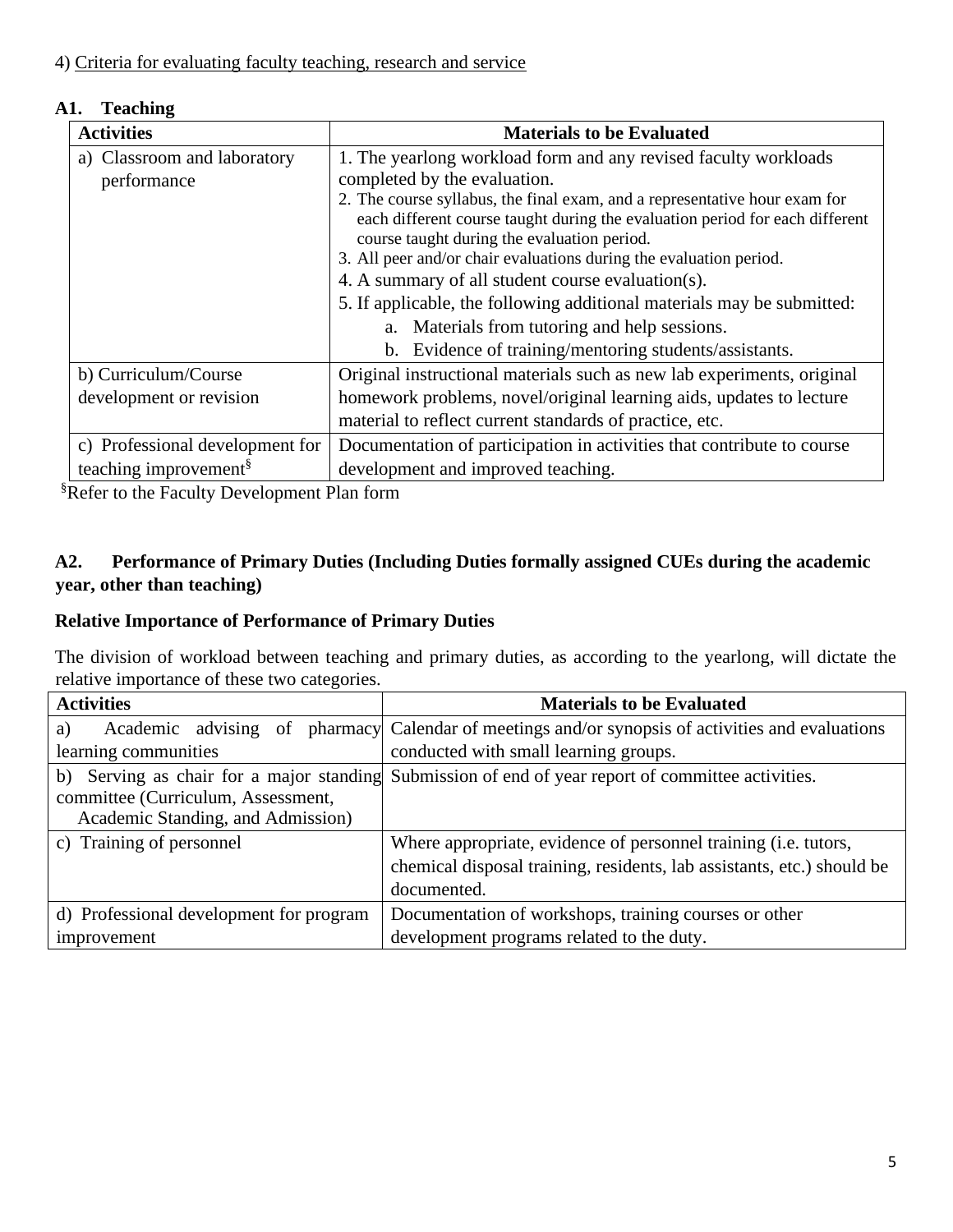| e) Program performance plus attendance<br>at required meetings and completion of<br>reports | 1. Documentation of attendance at College and University meetings as<br>appropriate.<br>2. Documentation of the maintenance of appropriate and accessible<br>records and copies of submitted reports.<br>3. Copies of the results of assessment instruments, progress reports,<br>surveys, questionnaires and/or annual evaluation reports as appropriate<br>4. If release time has been granted for research, then a narrative summary<br>of the research performed must be included. Details of the conduct of |
|---------------------------------------------------------------------------------------------|------------------------------------------------------------------------------------------------------------------------------------------------------------------------------------------------------------------------------------------------------------------------------------------------------------------------------------------------------------------------------------------------------------------------------------------------------------------------------------------------------------------|
|                                                                                             | research however will still be reported Part II Research Scholarly<br>Activity, A. Conduct.                                                                                                                                                                                                                                                                                                                                                                                                                      |
| f) Program improvement/acquisition of<br>resources                                          | Documentation of significant improvements to a program and/or<br>acquisition of resources to improve a primary duty activity should<br>be provided and explained.                                                                                                                                                                                                                                                                                                                                                |
| Other duties<br>g)                                                                          | Documentation of participation in teaching activities which are not<br>included in the CUE assignments, e.g. guest lecturing in other COP<br>courses (syllabus, lecture, and exam); teaching awards (copy of<br>award certificate or equivalent); APPE academic rotations (copy of<br>preceptor assignment letter); other similar activities                                                                                                                                                                     |

## **Other Supporting Materials**

Any other materials may be submitted which serve to document the candidate's performance of their primary duties.

#### **B. Research/Creative Activity Guidelines for Evaluation of Research/Creative Activity**

It is the responsibility of the DPC to arrive at a judgment of the degree of effectiveness of performance in research/creative activity based on the evidence presented in the portfolio. Research output will be evaluated as sufficient in accordance with the infrastructure available to the candidate. Research activities are mutually exclusive with activities credited as either Teaching/Primary duties or Service. For the purpose of assigning a performance standard to the degree of effectiveness of research/creative activity, the criteria in Table 1 will be followed. The two aspects of the category Research/Scholarly Activity will be evaluated in two parallel sections: B1) The Conduct of Research, and B2) Research Productivity.

#### **Relative Importance of Conduct of Research Activities**

All activities in the conduct of research area will carry equal weight with the exception of B1a.

## **Relative Importance of Research Productivity Activities**

The publication of peer reviewed articles and being PI/Co-PI on a successful, competitive grant are the most important and of equal value. These two activities are evaluated cumulatively based on activities completed at CSU. All other activities are of equal value and are evaluated according to the guidelines in Table 1.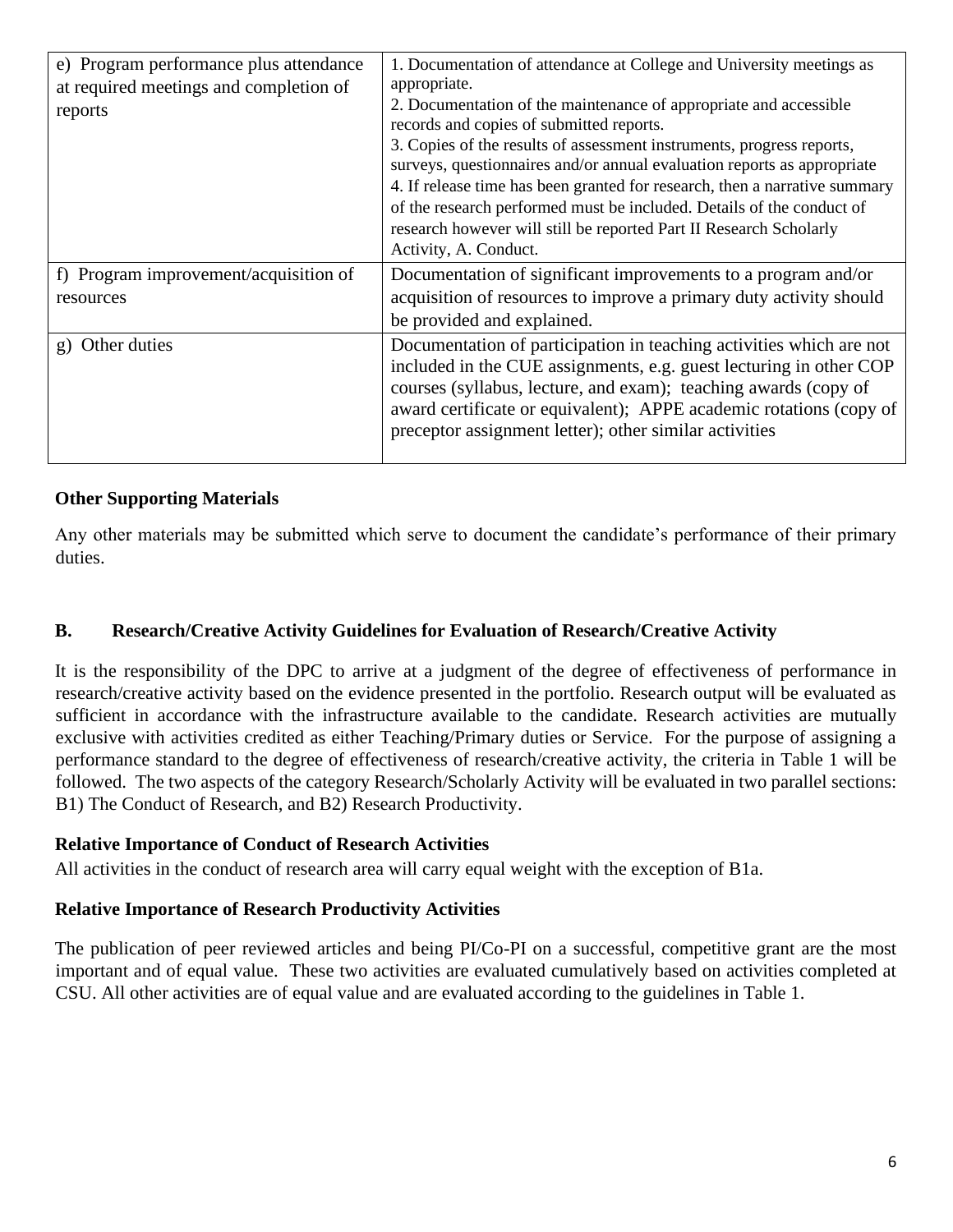## **B1. The Conduct of Research**

| <b>Activities</b>                 | <b>Materials to be Evaluated</b>                                     |
|-----------------------------------|----------------------------------------------------------------------|
| a) Develop a research plan        | Research plan.                                                       |
| b) Research performance           | A synopsis of research/scholarly progress since the last evaluation, |
|                                   | as well as evidence of equipment/laboratory procurement, library     |
|                                   | research, and other formative activities.                            |
| c) Student research training      | A statement of how students are involved in research, the student's  |
|                                   | names and their specific contribution to the research effort.        |
| d) Upgrade of research            | Evidence of improvements made to research infra-structure.           |
| lab/tools/resources               |                                                                      |
| e) Professional development for   | Documentation of attendance at workshops or other development        |
| research improvement <sup>§</sup> | activity.                                                            |

§ Refer to the Faculty Development Plan form

Materials which may be submitted in the evaluation portfolio include anything appropriate for documenting the B1 activities.

## **B2. Research Productivity**

| <b>Activities</b>                            | <b>Materials to be Evaluated</b>                                                 |
|----------------------------------------------|----------------------------------------------------------------------------------|
| a) Peer reviewed publications                | Copies of all peer reviewed publications, abstracts, books and book<br>chapters. |
| b) PI/Co-PI/Contributor on a successful,     | The cover page, abstract, and grant award letters of successful                  |
| competitive, external grant                  | grants.                                                                          |
| c) Non-peer reviewed publications,           | 1. Evidence to support authorship or co-authorship of a book, book               |
| internal grants, or non-competitive grants   | chapter or review article.                                                       |
|                                              | 2. The cover page, abstract, and grant award letters of successful               |
|                                              | internal grants.                                                                 |
| d) Faculty or student presentations          | 1. Conference proceedings which list the candidate's presentations               |
|                                              | and /or contributions.                                                           |
|                                              | 2. Conference proceedings which list student presentations and                   |
|                                              | contributions for which the candidate served as mentor.                          |
|                                              | 3. Research presentation outside of the college/university.                      |
| e) Pending or unsuccessful grants,           | 1. Representative samples of research, grants, or manuscripts in                 |
| publications, or presentations               | progress.                                                                        |
|                                              | 2. If applicable, Grant or manuscript reviewer's comments of                     |
|                                              | successful and unsuccessful grants may be submitted.                             |
| Co-PI/Contributor/Consultant<br>f<br>on      | Evidence of participation (in roles other than PI or co-PI) in                   |
| collaborative grant activities at CSU and/or | successful collaborative grant activities at CSU and/or with other               |
| with other institutions (which<br>don't      | institutions. These may include professional correspondence and                  |
| otherwise qualify as a B1 activity)          | thank you letter.                                                                |
| g) Other Activities                          | Evidence of other research activities and productivity, e.g.                     |
|                                              | research awards; honors/recognition; adjunct position;                           |
|                                              | other similar activities.                                                        |
|                                              |                                                                                  |
|                                              |                                                                                  |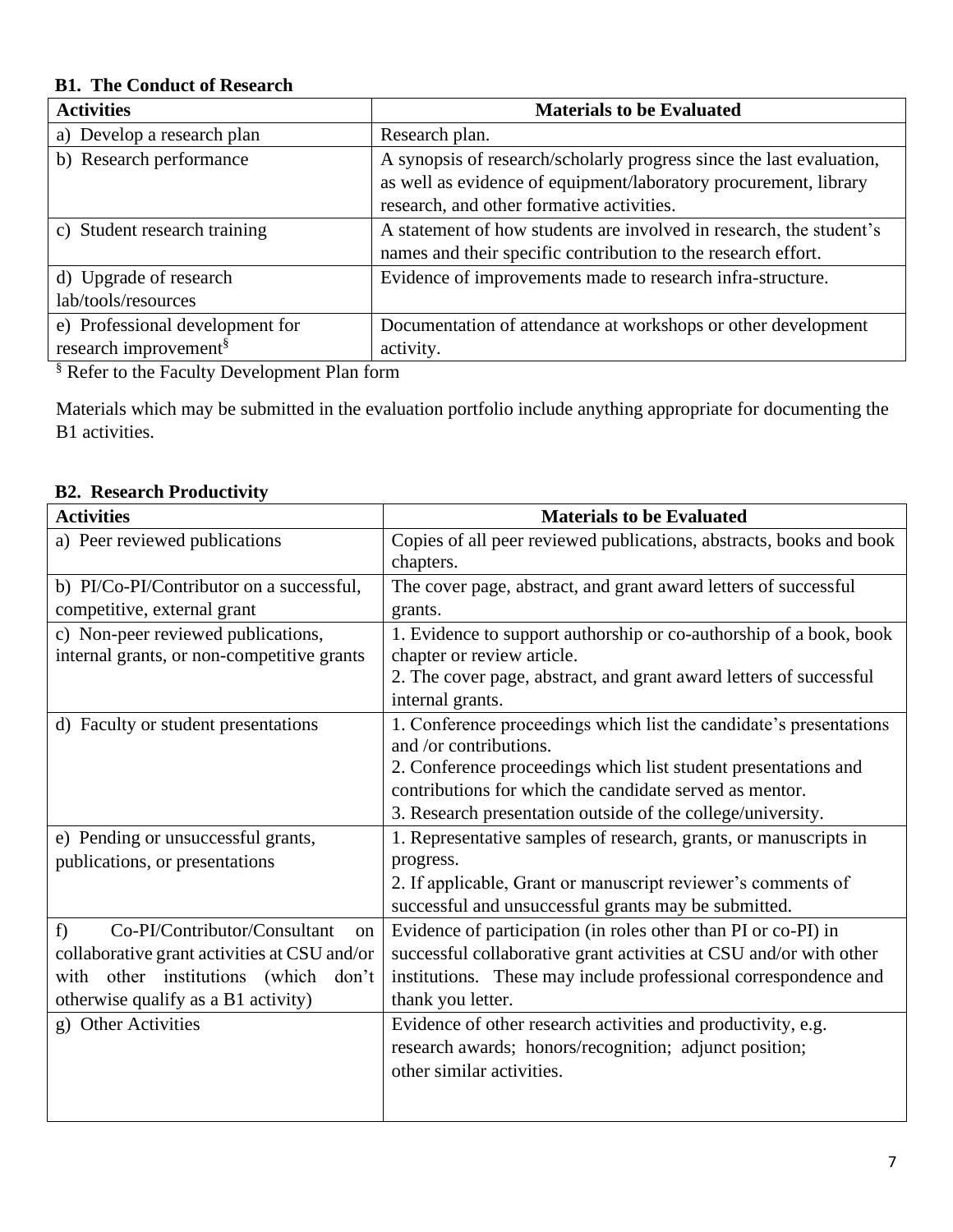## **C. Service**

## **Guidelines for the Evaluation of Service**

It is the responsibility of the DPC to arrive at a judgment of the degree of effectiveness of performance in service based on the evidence presented in the portfolio following the criteria outlined in Table 1. All activities receiving credit for service provision must be professional discipline-related or related to health professional education and/or promotion. Service activities are also mutually exclusive with activities in the categories of teaching/primary duties and research/scholarly activity. Activities listed in this section are provided as examples and are not intended to be all inclusive. The DPC is to provide guidance to faculty regarding activities that may receive credit for service provision. For purposes of evaluation, Service will be evaluated through two separate measures: C1) Internal activities, and C2) External activities. The internal and external areas of evaluation encompass the major areas of service activities provided to the department, college, university, profession and community, as well as activities that lead to achieving the university's vision and mission.

## **Relative Importance of Service Activities**

Service on required departmental, college or university committees is considered the most important. All other service is considered equally important.

| <b>Activities</b>                        | <b>Materials to be Evaluated</b>                             |
|------------------------------------------|--------------------------------------------------------------|
| a) Participation in assigned department, | A list of committees assigned and a letter from the chair of |
| college, and university standing         | the committee confirming attendance at meetings.             |
| committees and task force                |                                                              |
| b) Participation in department, college, | A list of committees assigned and a letter from the chair of |
| and assigned university <i>adhoc</i>     | the committee confirming attendance at meetings.             |
| committees                               |                                                              |
| c) Participation in university wide      | A list of committees and evidence of attendance at           |
| committees that are not assigned         | meetings.                                                    |
| d) Advisor of student groups             | Evidence of serving as advisor to a student group            |
| recognized by the College of Pharmacy    | recognized by the College of Pharmacy and/or Chicago         |
| and/or Chicago State University          | State University.                                            |
| e) Administrative duties                 | Evidence of providing assistance to the Chairperson or       |
|                                          | other member of the administration.                          |
| f) Internal (university-wide)            | Documentation of presentations representing the COP or       |
| presentations or guest lectures          | guest lectures in non-COP courses.                           |
| g) Admissions Interviews                 | Documentation of participation in at least 80% of the        |
|                                          | assigned interview dates for program candidates.             |
| h) Supervision of students               | Documentation of assisting in the supervision of students    |
|                                          | for courses not otherwise designated in the faculty          |
|                                          | members workload, including helping colleagues proctor       |
|                                          | exams or helping with workshops.                             |
| i) Faculty Candidate Interviews          | Itineraries of candidate interview schedules                 |
| i) Additional Service Activities         | Documentation of participating in other activities for COP   |
|                                          | or CSU.                                                      |

## **C1. Internal Activities**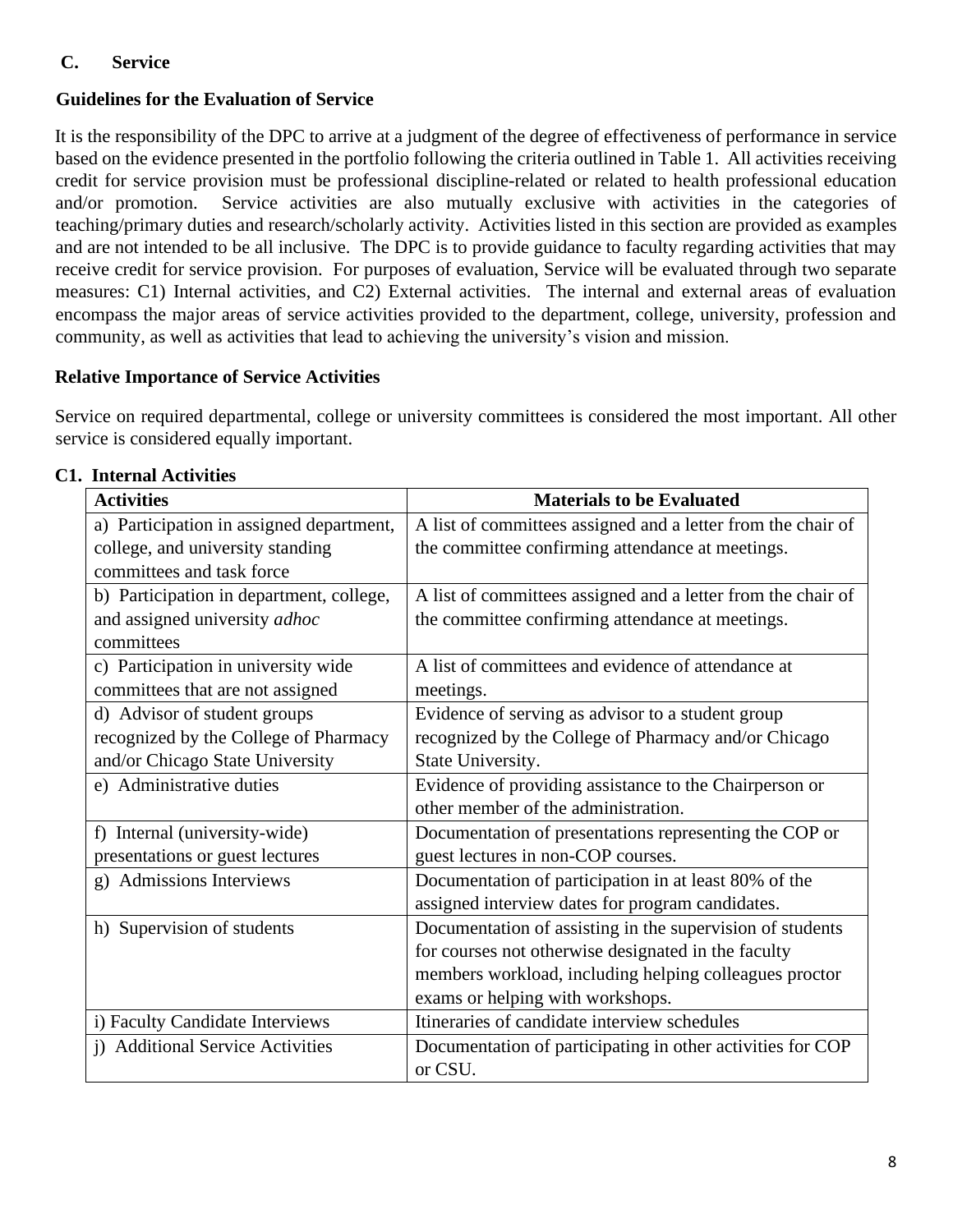## **C2. External Activities**

| <b>Activities</b>                    | <b>Materials to be Evaluated</b>                          |
|--------------------------------------|-----------------------------------------------------------|
| a) Presentations                     | Documentation of presentations outside of the university. |
| b) Membership in Professional        | Documentation of self-funded organization membership.     |
| Organization                         |                                                           |
| c) Service to the profession.        | Documentation of service to professional organizations.   |
| d) Service as a grant, book, or      | Letters of acknowledgment of the review activity.         |
| manuscript reviewer                  |                                                           |
| e) Mentor program                    | Documentation of participating as a mentor.               |
| f) Service as a conference organizer | Evidence documenting organizing a conference.             |
| g) Community or government           | Evidence of participation in community or government      |
| volunteers                           | activities where the applicant's expertise is applicable. |
| h) Serving as member of a M.S. or    | Documentation of serving as a member of a M.S. or Ph.D.   |
| Ph.D. student advisor committee      | student advisor committee.                                |
| i) Additional Service Activities     | Representing the department and/or university at external |
|                                      | functions. Guest lecturing outside the College.           |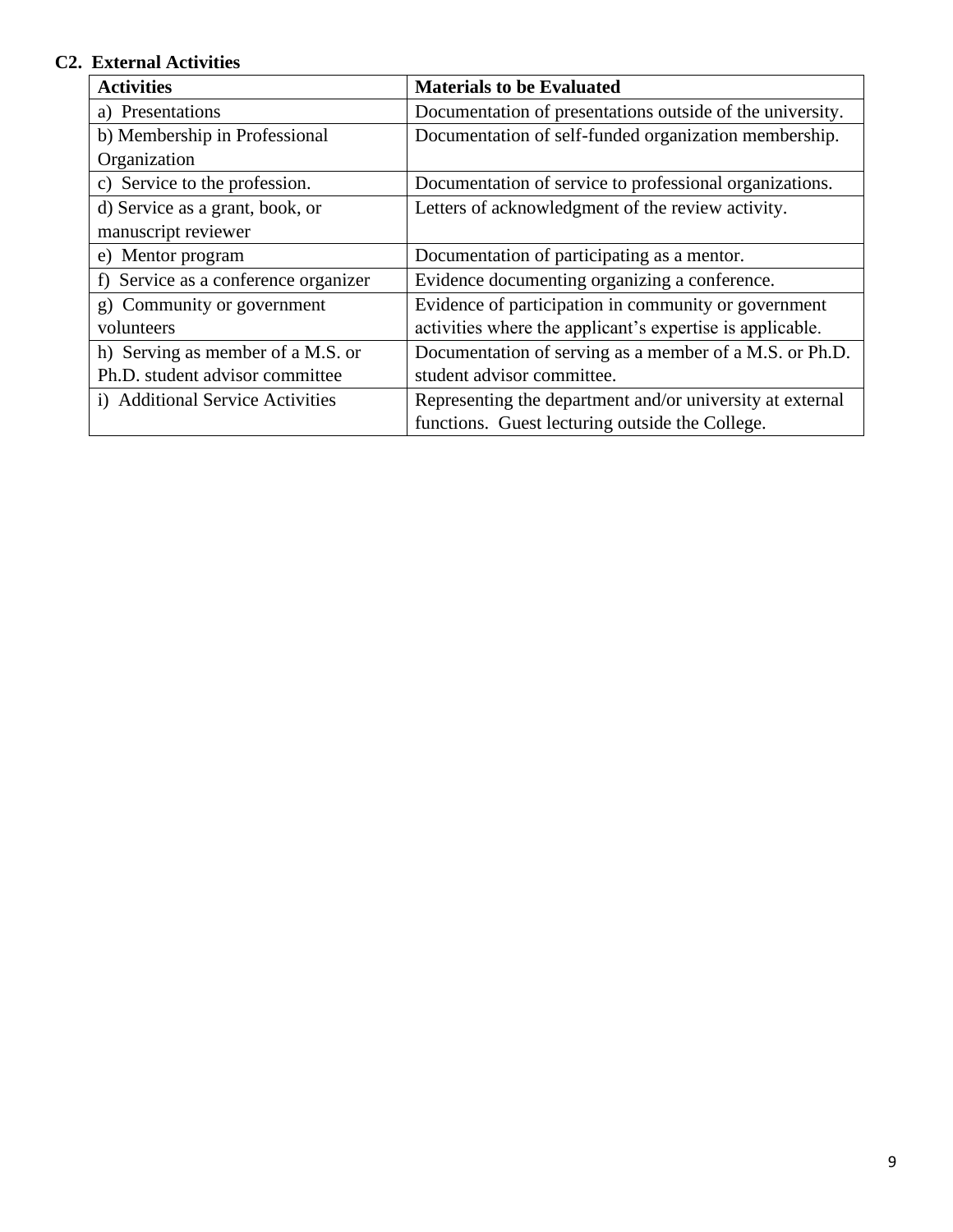## **II. PERSONNEL RECOMMENDATIONS**

In order to receive a positive personnel recommendation a candidate must be judged to have met the performance standard in each area (teaching/performance of primary duties, research/creative activity, and service), as required by the Faculty Agreement for the requested personnel action.

| <b>Personnel Action</b> | <b>Evaluation Cycle</b>                                                                    | <b>Teaching/Primary</b>                                                                | <b>Research/Scholarly</b>  | <b>Service</b>          |
|-------------------------|--------------------------------------------------------------------------------------------|----------------------------------------------------------------------------------------|----------------------------|-------------------------|
|                         |                                                                                            | <b>Duties</b>                                                                          | <b>Activity</b>            |                         |
| Retention:              |                                                                                            |                                                                                        |                            |                         |
| All faculty             | Probationary Year 1                                                                        | Satisfactory                                                                           | Appropriate                | Appropriate             |
|                         | Probationary Year 2                                                                        | Satisfactory                                                                           | Satisfactory               | Satisfactory            |
|                         | Probationary Year 3                                                                        | Effective                                                                              | <b>Highly Satisfactory</b> | Highly                  |
|                         |                                                                                            |                                                                                        |                            | Satisfactory            |
|                         | Probationary Year 4                                                                        | <b>Highly Effective</b>                                                                | Effective                  | Effective               |
|                         | Probationary Year 5                                                                        | Significant                                                                            | <b>Highly Effective</b>    | <b>Highly Effective</b> |
| Tenure                  | Year 6                                                                                     | Superior                                                                               | Significant                | Significant             |
|                         |                                                                                            |                                                                                        |                            |                         |
| Promotion:              |                                                                                            | Superior                                                                               | Significant                | Significant             |
| Assistant to            |                                                                                            |                                                                                        |                            |                         |
| Associate               |                                                                                            |                                                                                        |                            |                         |
| Professor               |                                                                                            |                                                                                        |                            |                         |
| Promotion:              |                                                                                            | Superior                                                                               | Superior                   | Superior                |
| Associate to Full       |                                                                                            |                                                                                        |                            |                         |
| Professor               |                                                                                            |                                                                                        |                            |                         |
| Tenure by               | A faculty may apply for consideration for tenure in her/his fourth, fifth or sixth year of |                                                                                        |                            |                         |
| exception               | full-time service in the bargaining unit at the university on the basis of                 |                                                                                        |                            |                         |
|                         |                                                                                            | exceptional/above superior performance in the area of research and at least one of the |                            |                         |
|                         | following areas: teaching/performance of primary duties or service.                        |                                                                                        |                            |                         |

## **III. ANNUAL EVALUATION OF TENURED EMPLOYEES**

Tenured Faculty submit differently on alternate years: Year 1 (beginning Spring 2021), a summary of work in each area (teaching-performance of primary duties/research-creative activity/service) and Year 2 (beginning Spring 2022), a portfolio with complete documentation. In either year, the Department Chair/Director and Dean may request additional documentation.

The annual evaluation for tenured employees not being considered for promotion or PAI is a limited process to identify areas of strength and weakness and to improve performance. The evaluation shall consist of the review of the following required material and other professionally related materials by the Department Chair:

Required student course evaluations: materials submitted by the employee to substantiate performance in the areas of teaching/primary duties, research/scholarly activity and service materials in the employee's personnel file.

Following review of the documents, the Department Chair shall write a brief evaluation statement and send it to the Dean for review. A copy of the evaluation statement shall be sent to the employee. The employee may attach a written response to the evaluation statements for inclusion in the personnel file.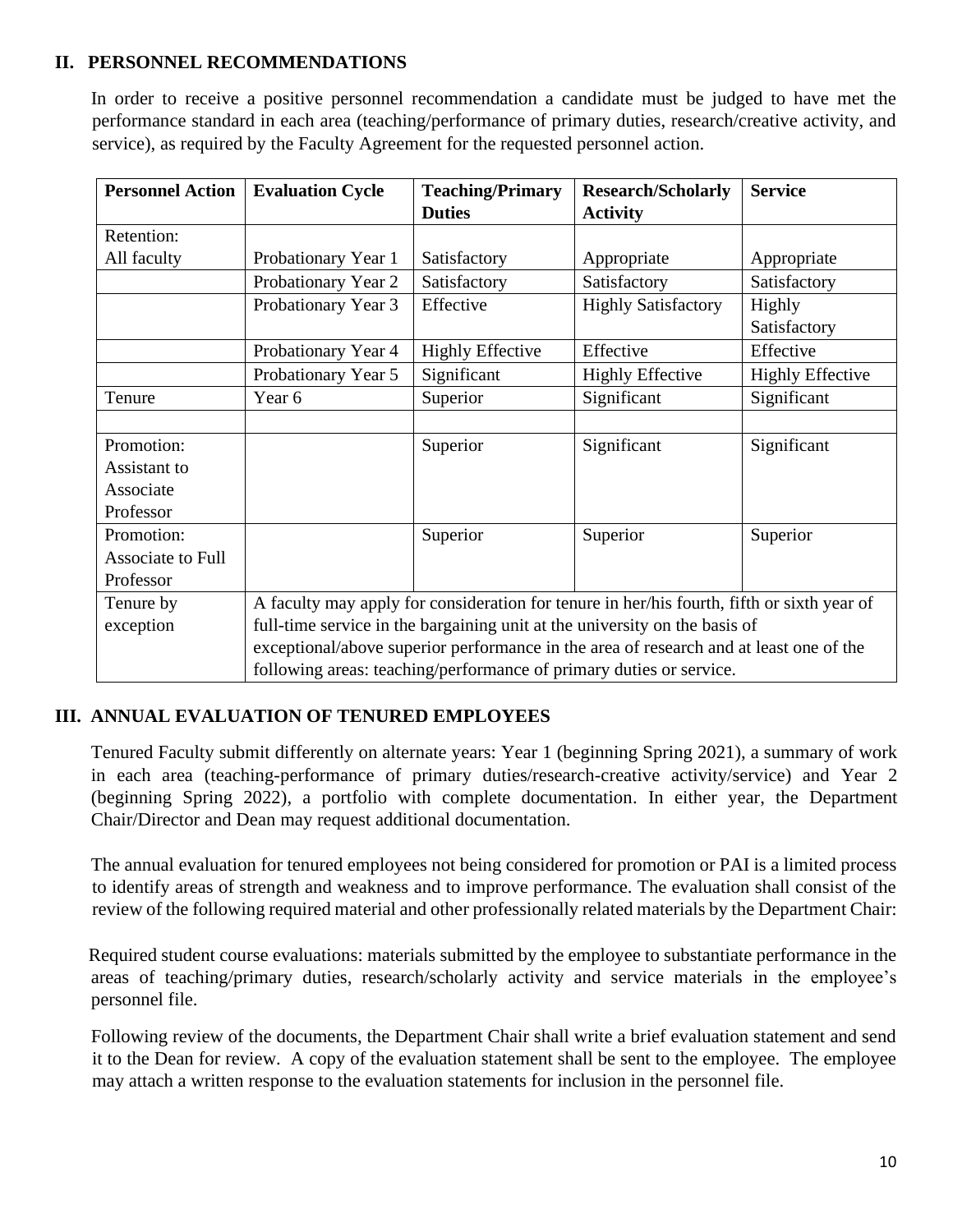| Post-tenure performance<br>descriptor | Teaching/Primary<br>duties | Research/Scholarly<br>activity | Service                   |
|---------------------------------------|----------------------------|--------------------------------|---------------------------|
| <b>Adequate</b>                       | Effective                  | Effective                      | <b>Highly Effective</b>   |
| <b>Exemplary</b>                      | Significant                | Significant (one year)         | Significant (one<br>year) |

Failure to meet the "Adequate" standard for two consecutive years in any given area shall trigger a one-year appraisal as defined in Article 19.4, C.3 of the 2010-2015 Faculty Contract and following procedures established by the University's Professional Development Mentoring Committee (PDMC).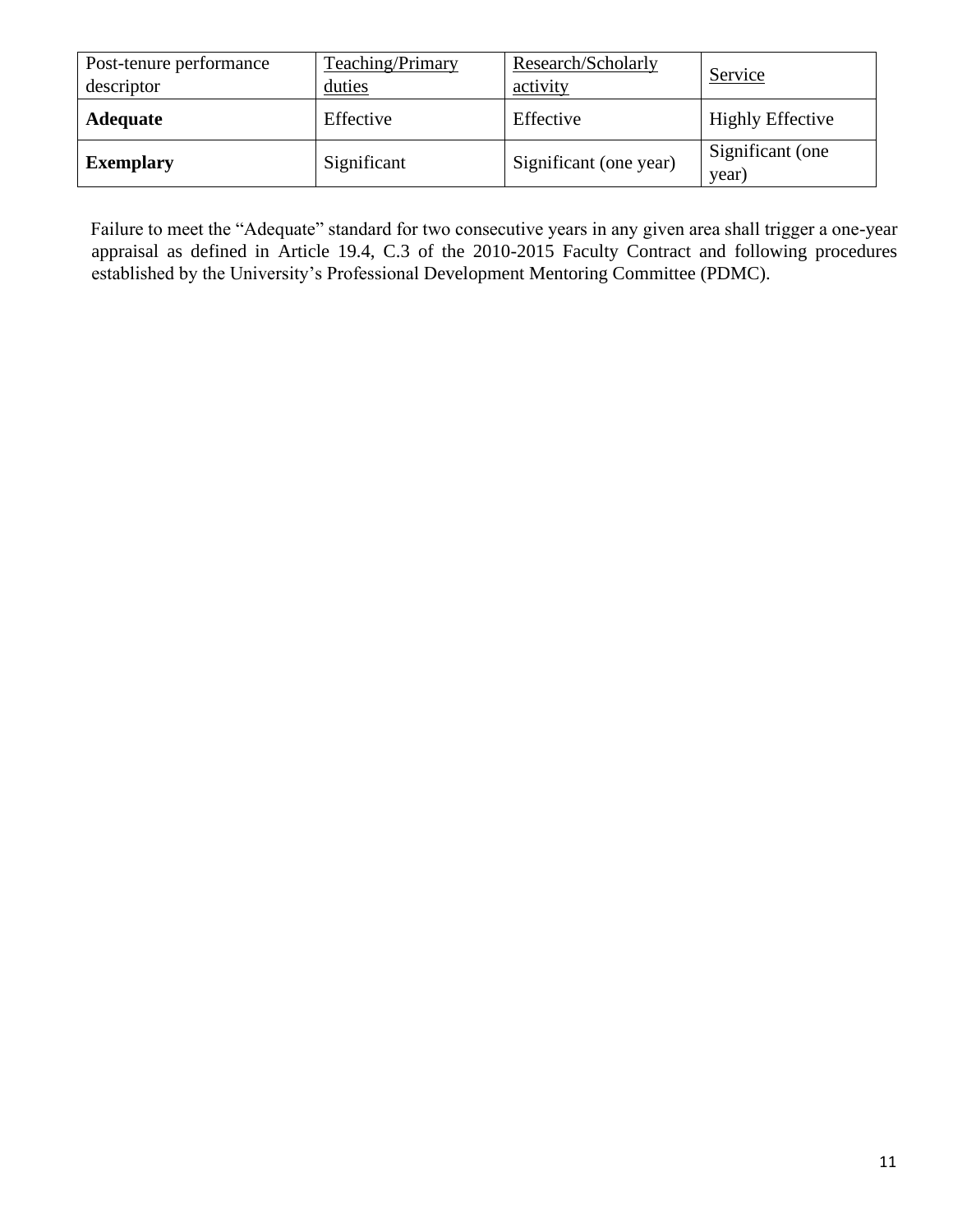## **IV. DEPARTMENT APPLICATION CRITERIA – UNIT B**

## **I. PERFORMANCE EVALUATION AND EVALUATION CRITERIA**

## **A. Purpose of Evaluation**

The purpose of evaluation is to judge the effectiveness of an employee's performance and to identify areas of strength and weakness, and to improve the employee's performance. Employees are responsible for knowing, meeting and demonstrating that they have met the criteria required for retention. All unit B employees will be evaluated by the Department Chair.

## **B. Contractual Evaluation Criteria**

| <b>Table I.B Contractual</b><br><b>Evaluation Criteria</b><br><b>Personnel Action</b> | Teaching/<br><b>Primary Duty</b> | Research/<br>Scholarship | <b>Service</b> |
|---------------------------------------------------------------------------------------|----------------------------------|--------------------------|----------------|
| Retention                                                                             | Satisfactory/Highly<br>Effective | N/A                      | N/A            |

## **C. Department of Pharmaceutical Sciences Minimum Requirements for Retention**

In order for a candidate to be successful in retention the candidate must meet the minimum requirements for Satisfactory or Highly Effective performance as shown in the table below. The materials and activities required for evaluation are detailed in section II.

## **TABLE I.C Minimum Requirements for Retention**

| <b>Performance</b>  | Teaching/                                              | Research/   | <b>Service</b> |
|---------------------|--------------------------------------------------------|-------------|----------------|
| <b>Descriptor</b>   | <b>Primary Duty</b>                                    | Scholarship |                |
| <b>Satisfactory</b> | Meet all the standards set forth in the Performance of | <b>NA</b>   | <b>NA</b>      |
|                     | Teaching Criteria in Section II and receive a          |             |                |
|                     | "Satisfactory" rating or better in peer or chairperson |             |                |
|                     | evaluations.                                           |             |                |
| <b>Highly</b>       | Meet all the standards set forth in the Performance of | NA.         | <b>NA</b>      |
| <b>Effective</b>    | Teaching Criteria in Section II and receive a "Highly" |             |                |
|                     | Effective" rating or better in peer or chairperson     |             |                |
|                     | evaluations plus any 2 other A1 or A2 activities.      |             |                |
|                     |                                                        |             |                |

## **II. CATEGORIES OF MATERIALS AND ACTIVITIES, RELATIVE IMPORTANCE, AND METHODS OF EVALUATION**

## **A. Teaching/ Performance of Primary Duties**

The two aspects of the category Teaching/Performance of Primary Duties are to be weighted in their evaluation in proportion to the assignment of CUEs for that aspect. Because each of these aspects are quite different, the categories, importance, criteria, and guidelines for each aspect will be covered in two parallel sections: **A1. Teaching** and **A2. Performance of Primary Duties**. The teaching section is first and the performance of primary duties follow immediately afterwards. A summary breakdown of the evaluation criteria for both Teaching A1 and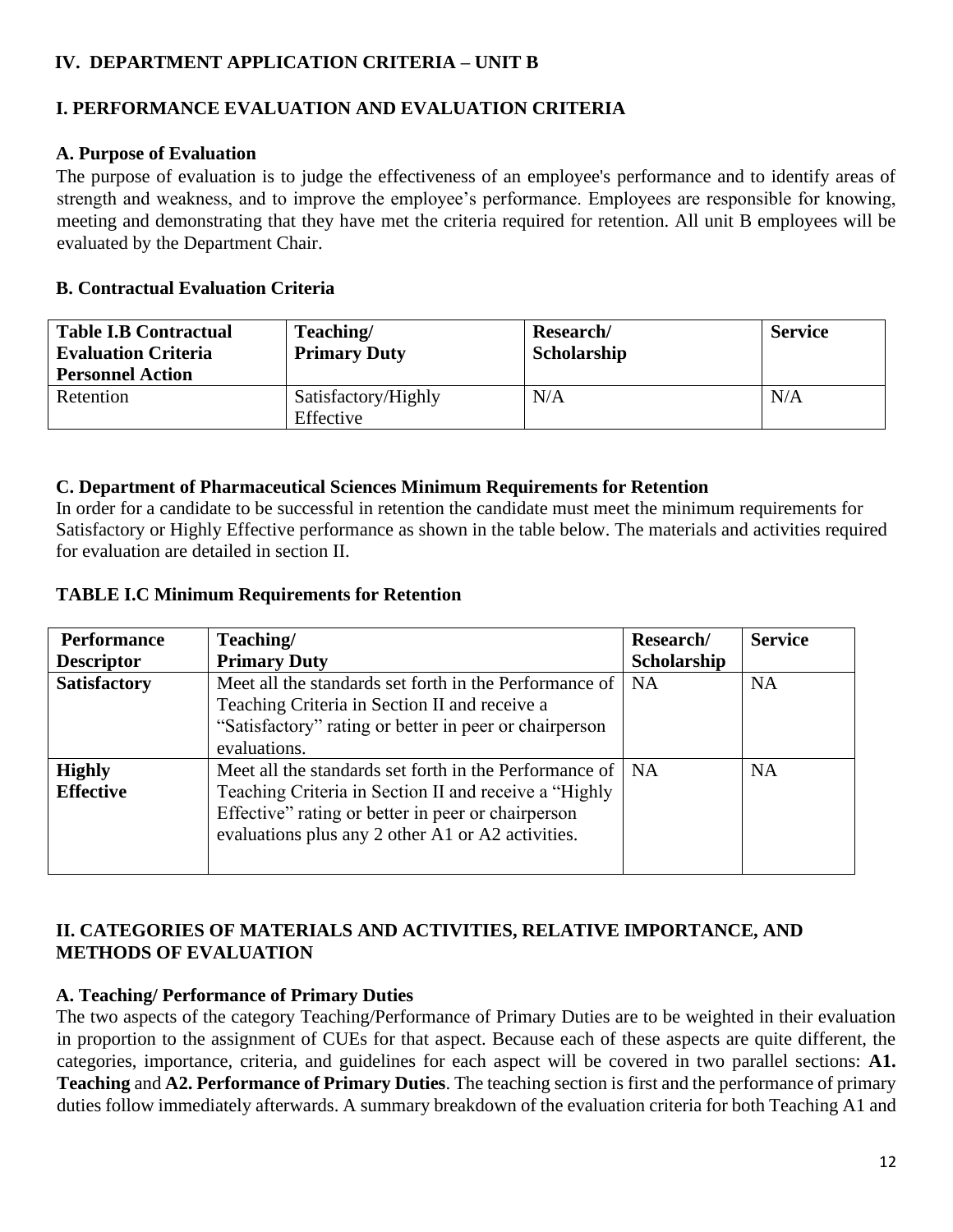Primary Duties A2 are shown in the table below. Detailed evaluation criteria expectations follow in sections A1 for Teaching and A2 for Primary Duties.

## **Table II.A Teaching/Performance of Primary Duties**

| <b>A. TEACHING/PRIMARY DUTIES</b> |                                                   |  |
|-----------------------------------|---------------------------------------------------|--|
| <b>A1.1.a TEACHING</b>            | <b>A2.1.a PRIMARY DUTIES</b>                      |  |
| 1. Classroom performance          | 1. Program performance plus required meetings and |  |
| 2. Assessment activities          | reports                                           |  |
| 3. Peer Evaluations               | 2. Personnel training if appropriate              |  |
| 4. Curriculum development and     | 3. Program improvement/acquisition of resources   |  |
| revision                          |                                                   |  |
| 5. Professional development for   | 4. Professional development for program           |  |
| teaching improvement and          | improvement                                       |  |
| teaching related duties           |                                                   |  |

## **A1. Teaching**

- **1. Categories of Materials and Activities a. Activities which will be evaluated are**:
	- (1). Classroom and laboratory performance
	- (2). Teaching assessment activities
	- (3). Peer Evaluations
	- (4). Curriculum revision and development
	- (5). Professional development for teaching improvement/Performance of other teaching-related duties

## **b. Materials that must be submitted in the evaluation portfolio**:

- (1). Yearlong workload form and any revised faculty workloads completed by the evaluation (2). The course syllabus, the final exam, and a representative hour exam for each different course taught during the evaluation period.
- (3). All class visitation report(s) during the evaluation period.
- (4). Student course evaluation(s) as specified below in A1.3.a.1.(iii)
- (5). Narrative that highlights teaching accomplishments during review.

## **c. Materials that may be submitted in the evaluation portfolio include but are not limited to:**

- (1). Additional exams and quizzes
- (2). Hand-outs, study guides, objectives
- (3). Original instructional materials such as new lab experiments, original homework problems, novel/original learning aids etc.
- (4). Graded or un-graded student assignments
- (5). Signed statements relating to teaching performance
- (6). Class grade distributions
- (7). Materials from tutoring and help sessions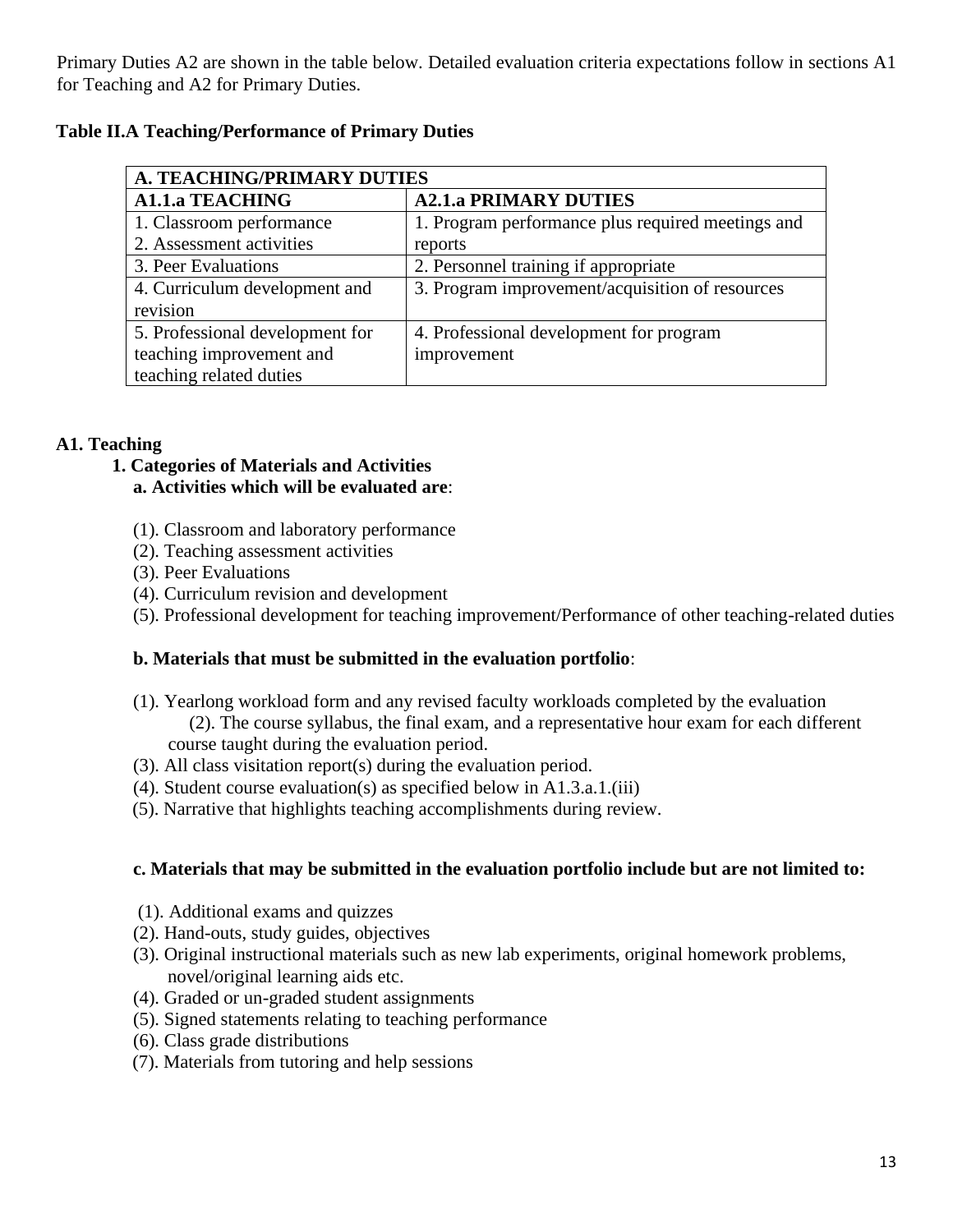#### **2. Relative Importance of Teaching Activities**

Classroom and laboratory performance and peer evaluation are the most important activities. Other activities are equally important.

#### **3. Performance of Teaching Criteria**

Evaluation of a candidate's teaching will include consideration of the candidate's effectiveness in her/his: execution of assigned responsibilities; command of the subject matter or discipline; oral English proficiency as mandated by Illinois statute; ability to organize, analyze and present knowledge or material; ability to encourage and interest students in the learning process; and in student advisement, counseling and direction of individual activities. Teaching effectiveness wi1l be evaluated with respect to the following criteria.

#### **a. Classroom and Laboratory Performance**

#### **(1). Required Course Materials**

#### **(i). S***yllabi*

*Syllabi* are expected to clearly define the following: course description; course objectives and student outcomes; assessment methods, the name of the text and other required materials; instructor's name, phone number, e-mail address, office location, and office hours; class meeting time and location; ADA statement, material to be covered in lecture and lab; policies concerning attendance, tardiness, and makeup exams; grading standards (including 'I' grades); frequency and relative weights of exams, quizzes, homework, papers, and lab work; laboratory safety rules; link to the university student evaluation site http://www.csu.edu/course-eval; information about field trips if required; and policy concerning cheating. In addition, it is expected that syllabi will be professionally produced with a minimum of spelling/typographical errors, grammatical errors, that all instructions and conditions are internally consistent, and that the course content and prerequisites reflect the catalog description. When appropriate, such as for certain accreditation visits, syllabi will be reformatted to fit those accreditation requirements.

#### **(ii).** *Exams/quizzes*

Exams and quizzes are submitted for evaluation are expected to reflect the following qualities: balanced coverage of the assigned material, questions which are clearly stated, questions which are appropriate for the level of the course, a length which is appropriate for the time allotted, and a minimum of spelling, grammatical or typographical errors.

#### **(iii). Student Evaluations**

All faculty members shall give their students, except those enrolled in practicals, tutorials, independent study courses, and research courses, the opportunity to evaluate their teaching effectiveness through the student evaluations provided on-line by the University Evaluation Website: http://www.csu.edu/course-eval.

The faculty member shall inform students of the evaluation procedure by placing an item in their syllabi that informs the student about the on-line evaluation procedure and gives the University Evaluation Web Address. The results of these evaluations will be provided to the faculty member only after the course grade has been submitted.

#### **(iv).** *Other materials*

Other materials submitted will be evaluated with regard to their value in assisting student learning, originality, and appropriateness for the course.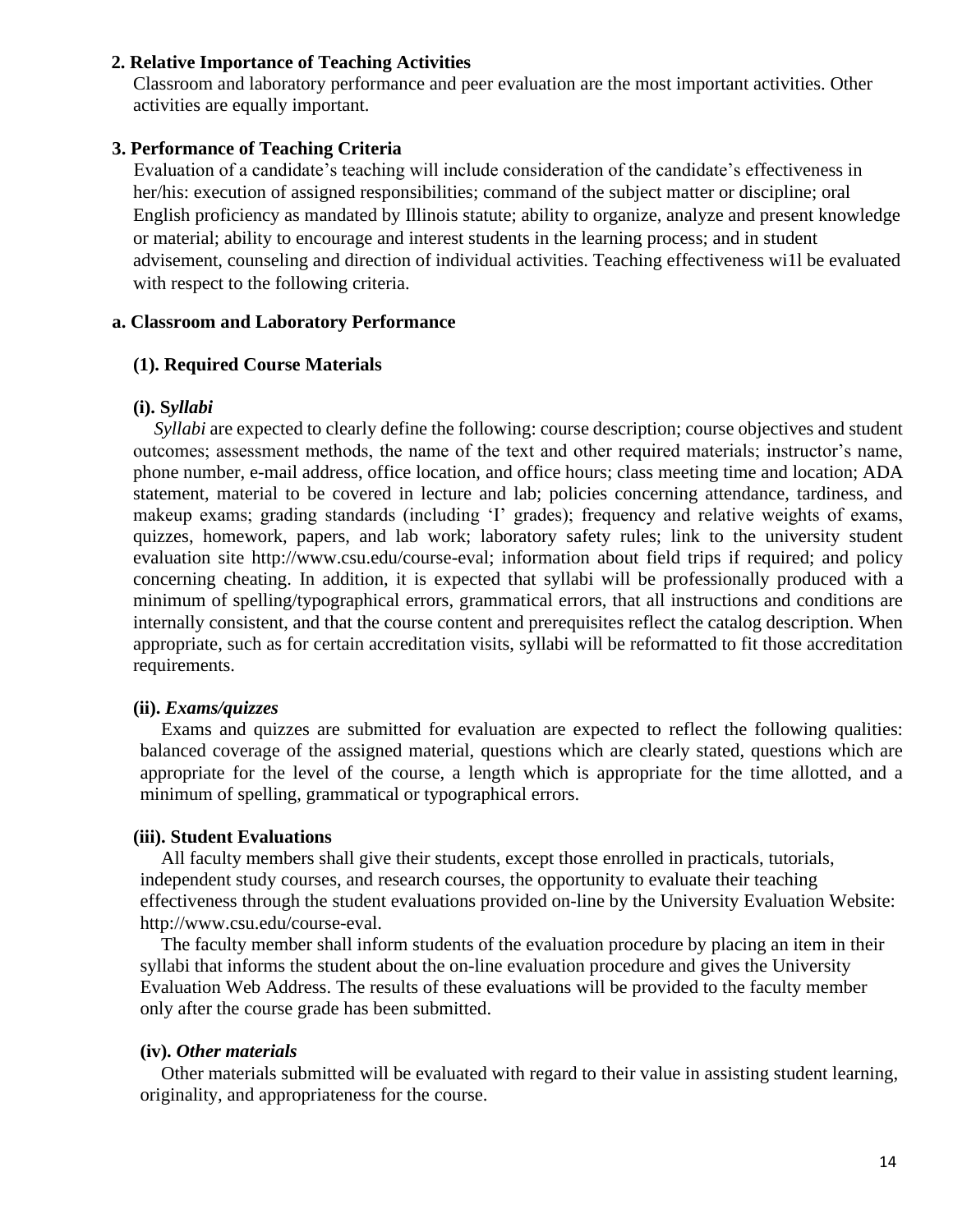#### **(2). Relative Importance of Criteria for Classroom and Lab Performance**

Course materials are considered most important, followed by the class visitations and then student evaluations.

#### **b. Teaching Assessment Activities**

All classes must have some form of assessment as stated in the syllabus. For those classes that the department designates, additional assessment instruments must be administered. These instruments may include but not be limited to: ACS national exams, Force Concept Inventory, pre and post-tests and general education assessment instruments. Faculty administering such instruments must compile the results and return them to the Assessment Coordinator on a timely basis. Effectiveness will be measured by the quality of reports submitted for evaluation. In addition the candidate will be required to supply a one-page narrative, analyzing the departmental assessment report.

#### **c. Peer Evaluations**

Each evaluation shall include the results of at least two recent classroom visitations. Any member of the DPC may request to visit a faculty member's class before his/her evaluation. Two visitors shall be designated by the DPC. These visitors should be in the same (or closely related) area of science as the faculty member being evaluated. Each visit shall be at a mutually agreed upon time, with at least one week's notice, and shall occur at least 15 working days before the DPC deadline for the personnel recommendation in question. Each visitor shall complete the "Classroom Visitation/Evaluation Form". The completed form should be copied to the faculty member visited and submitted to the DPC chairperson at least 15 working days before the DPC deadline. Visitors should be of equal or greater rank if possible. Each visitor shall complete the "Classroom Visitation/Evaluation Form" with narrative attached.

The Department Chairperson will schedule a class visitation with the candidate at a mutually agreed upon time. The Chairperson will use the same forms and evaluation criteria as the DPC.

#### **d. Curriculum Revision and Development**

These activities include but are not limited to: new course development, new instructional material development and new option development. Effectiveness as measured by adoption and implementation of the proposed courses and options should be documented. Faculty will use a rubric to focus on specific aspects of curriculum development. Instructors will respond to the following questions such as i) Why it was this instructional revision needed? ii) What did you do specifically to design and implement this revision? iii) What are the initial outcomes of your implementation?

#### **e. Professional Development for Teaching Improvement/ Performance of Other Teaching Related Duties**

**Professional Development for Teaching Improvement** activities include but are not limited to: participation in short courses, conferences and workshops, attainment of additional degrees, fellowships, and other teaching related, educational experiences. Documentation of participation must be provided for consideration.

**Performance of Other Teaching Related Duties activities include but are not limited to:** training students in teaching skills (when done as part of a course), tutoring, study groups and student mentoring. Effectiveness as measured by evidence of student success should be documented.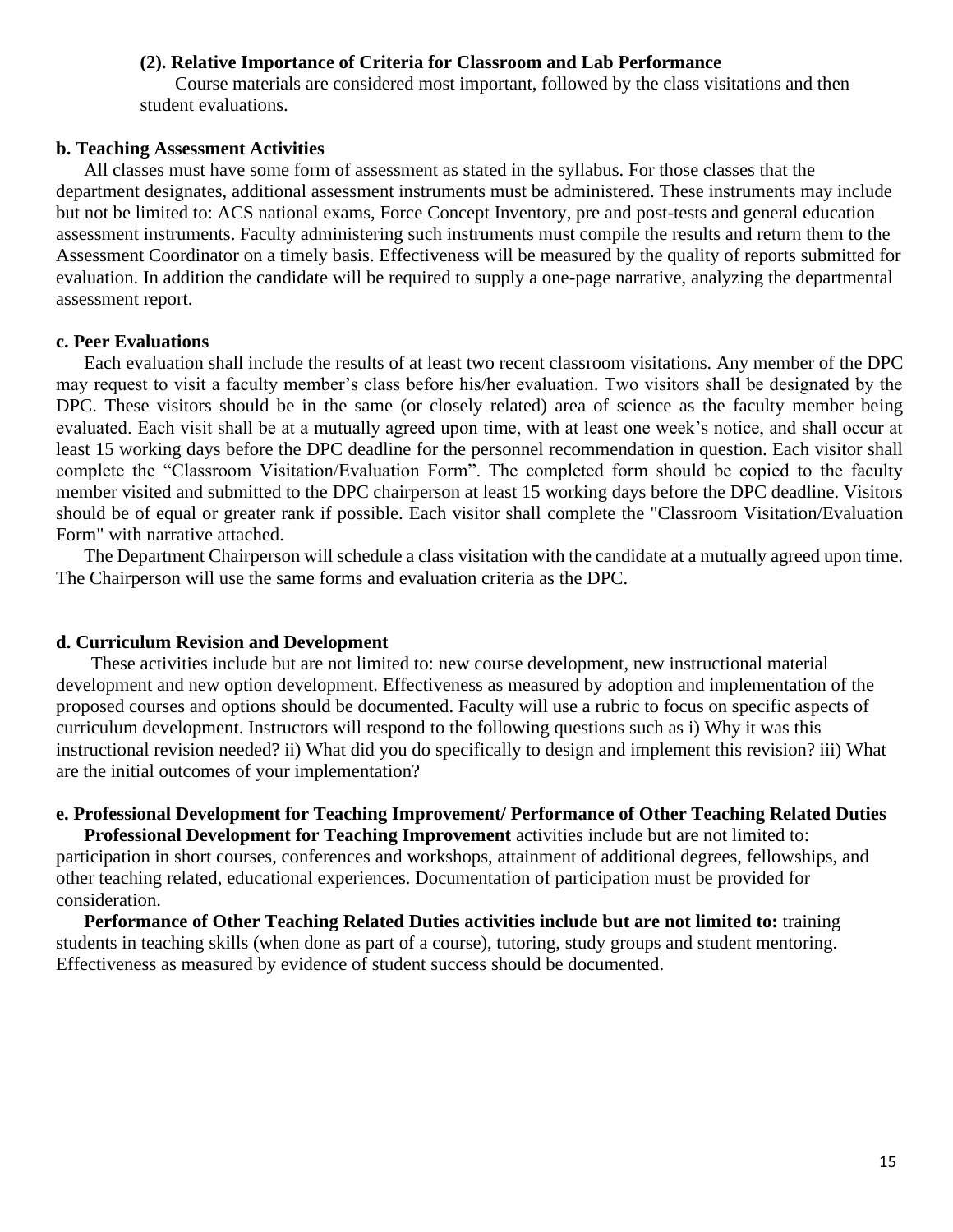#### **A2. Performance of Primary Duties (Duties formally assigned CUEs during the academic year, other than teaching).**

These primary duties include but are not limited to the following categories: assessment, student advising.

#### **1. Categories of Materials and Activities**

#### **a. Activities which will be evaluated are:**

(1). Program performance plus attendance at required meetings and completion of reports.

- (2). Training of Personnel
- (3). Program improvement/acquisition of resources
- (4). Professional development for program improvement

## **b. Materials that must be submitted (if appropriate) in the evaluation portfolio:**

(1). Statement of assigned duties by supervisor or listing of goals and objectives for grant funded activities,

(2). An assessment of the faculty member's performance of duty by their direct supervisor.

(3). Documentation of the maintenance of appropriate and accessible records and copies of submitted reports

(4). Copies of the results of assessment instruments, progress reports, surveys, questionnaires and/or annual evaluation reports as appropriate

(5). Documentation of workshops, training courses or other development programs related to the duty.

(6) A summary of completed advisor surveys compiled by the Chair.

## **c. Other Materials**

Any other materials may be submitted which serve to document the candidate's performance of their primary duties.

## **2. Relative Importance of Performance of Primary Duties**

The division of CUEs between teaching and primary duties will dictate the relative importance of these two categories. The statement of assigned duties and/or listing of goals and objectives for grant funded activities will be the guiding document for evaluation of activities related to the primary duties.

## **3. Performance of Primary Duties Criteria**

## **a. Program performance plus required meetings and reports.**

Evaluation of a candidate's performance of primary duties will be based on the candidate's demonstration of the effectiveness of her/his execution of assigned responsibilities; as documented by the materials submitted for evaluation, documentation of attendance at required meetings, and copies of required reports.

## **b. Training of Personnel**

Where appropriate, evidence of personnel training (i.e. tutors, chemical disposal training, master teachers etc.) should be documented.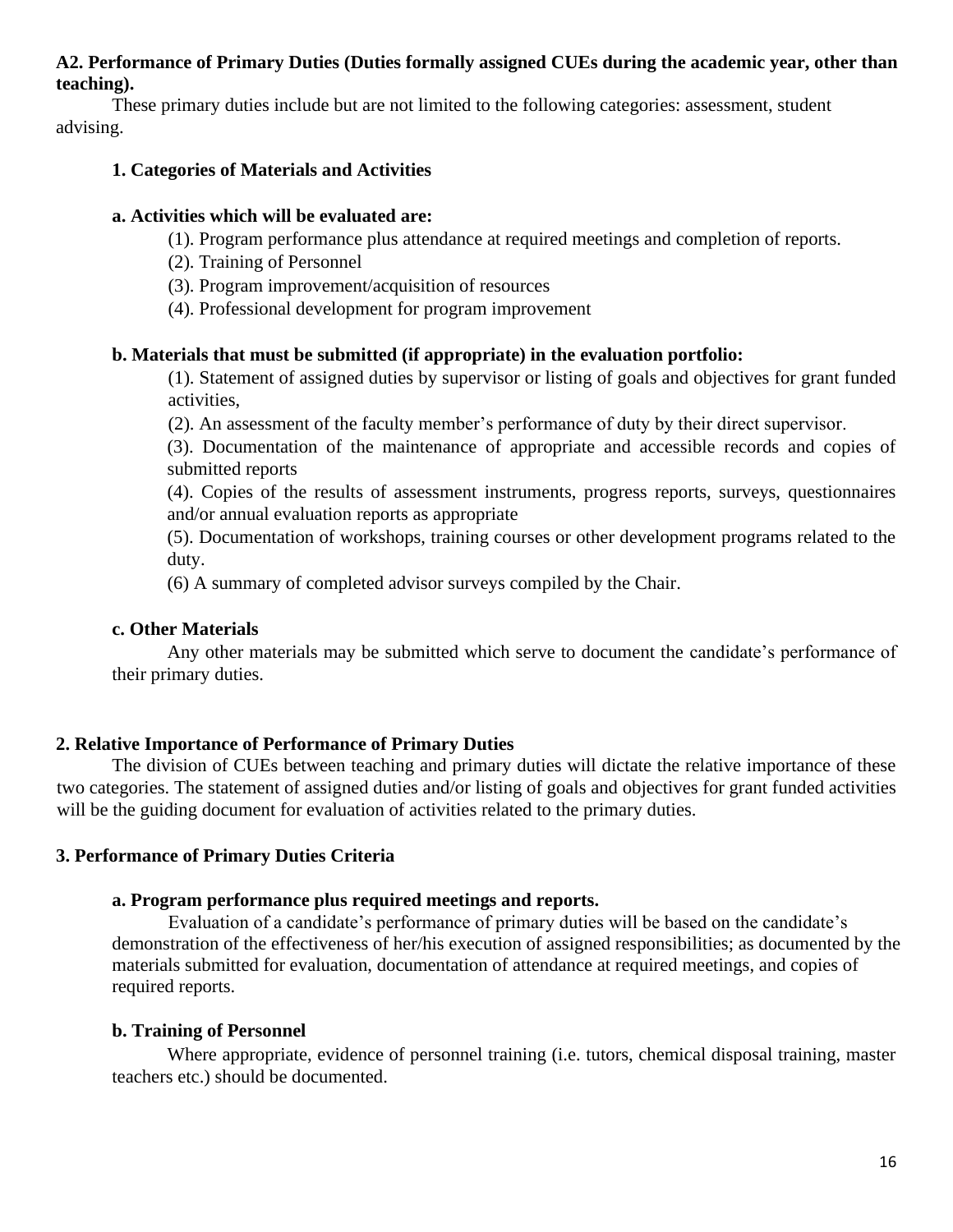#### **c. Program Improvement/Acquisition of Resources**

Significant improvements to a program and/or acquisition of resources to improve a primary duty activity should be documented and

#### **d. Professional Development for Program Improvement**

These activities include but are not limited to: participation in short courses, conferences and workshops, and other program related, educational experiences. Documentation of participation must be provided for consideration.

## **4. Guidelines for Evaluation of Teaching/Performance of Primary Duties**

It is the responsibility of the DPC to arrive at a judgment of the degree of effectiveness of performance in teaching/performance of primary duties based on the evidence presented in the portfolio. For the purpose of assigning a performance standard to the degree of effectiveness of teaching and primary duties, the guidelines in Section I.B above, "Performance Evaluation and Evaluation Criteria, and Section I.C Minimum Requirements for Retention and Promotion", will be followed.

Guidelines for the evaluation of performance of teaching and primary duties shall be assigned an overall evaluation level, which reflects the division of duties as determined by the division of assigned cues. In the case of discrepancy between the two aspects of teaching and performance of primary duties, the DPC must decide on the overall rating.

## **V. UNIT A PERFORMANCE EVALUATION CRITERIA**

| A1. Teaching                                 | <b>A2. Primary Duties</b>                   |  |  |
|----------------------------------------------|---------------------------------------------|--|--|
| a) Classroom and laboratory                  | Academic advising of pharmacy<br>a)         |  |  |
| performance                                  | learning communities                        |  |  |
| b) Curriculum/Course development or revision | b) Serving as chair for a major standing    |  |  |
|                                              | committee (Curriculum, Assessment, Academic |  |  |
|                                              | Standing, and Admission)                    |  |  |
| c) Professional development for teaching     | c) Training of personnel                    |  |  |
| improvement                                  |                                             |  |  |
|                                              | d) Professional development for program     |  |  |
|                                              | improvement                                 |  |  |
|                                              | e) Program performance plus attendance      |  |  |
|                                              | at required meetings and completion of      |  |  |
|                                              | reports                                     |  |  |
|                                              | f) Program improvement/acquisition of       |  |  |
|                                              | resources                                   |  |  |
|                                              | g) Other Duties                             |  |  |

#### **A. Teaching/Primary Duties**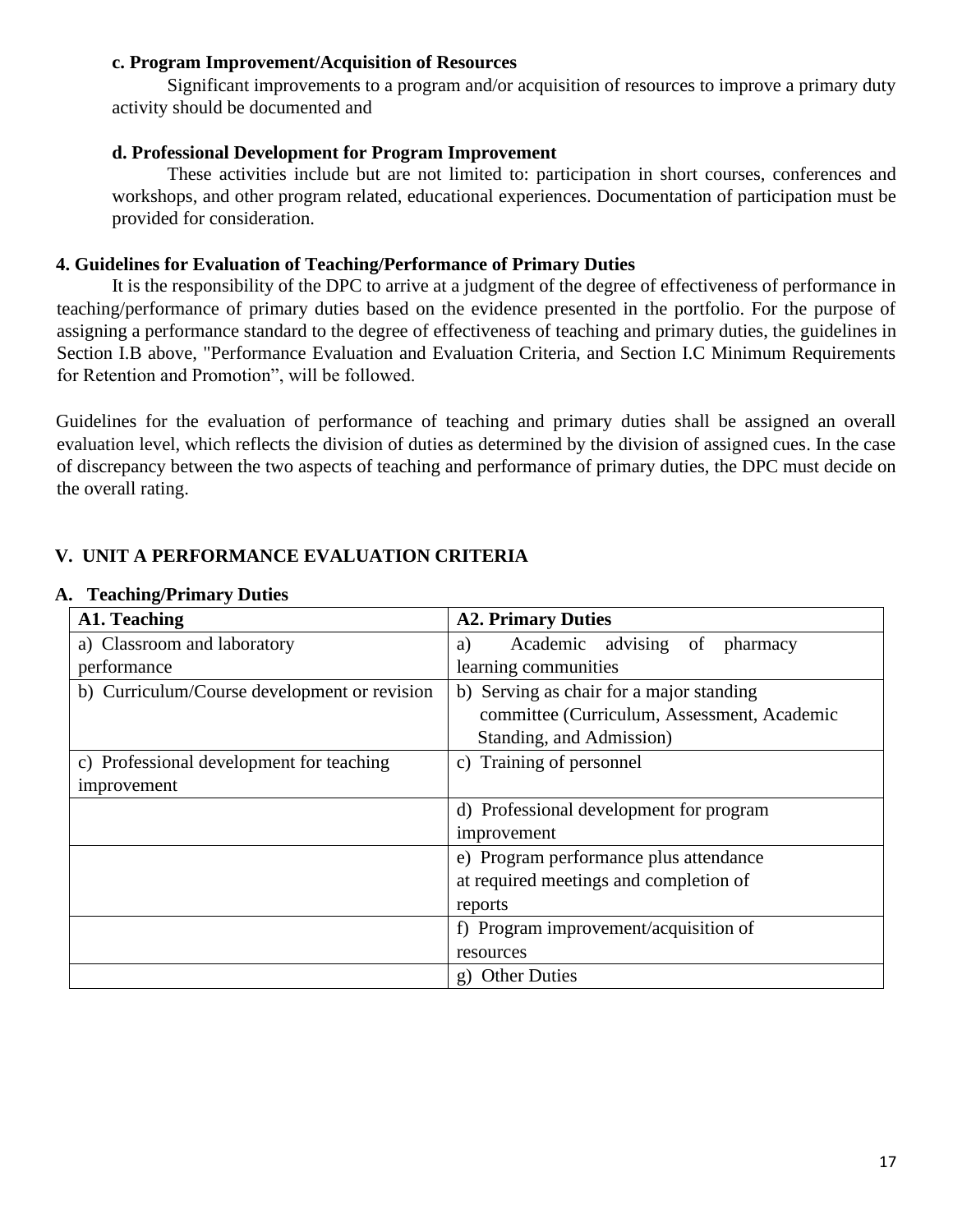## **B. Research/Scholarly Activity**

| <b>B1. The Conduct of Research</b>         | <b>B2. Research Productivity</b>                        |
|--------------------------------------------|---------------------------------------------------------|
| a) Develop a research plan                 | a) Peer reviewed publications                           |
| b) Research performance                    | b) PI/Co-PI/Contributor on a successful, competitive,   |
|                                            | external grant                                          |
| c) Student research training               | c) Non-peer reviewed publications, internal grants, or  |
|                                            | non-competitive grants                                  |
| d) Upgrade of research lab/tools/resources | d) External faculty or student presentations            |
| e) Professional development for research   | e) Pending or unsuccessful grants, publications, or     |
| improvement                                | presentations                                           |
|                                            | f) Co-PI/Contributor/Consultant on collaborative grant  |
|                                            | activities at CSU and/or with other institutions (which |
|                                            | don't otherwise qualify as a B1 activity)               |
|                                            | <b>Other Acticvities</b><br>$\mathfrak{g}$ )            |

## **C. Service**

| <b>C1. Internal Activities</b>                       | <b>C2. External Activities</b>                          |
|------------------------------------------------------|---------------------------------------------------------|
| a) Participation in assigned department, college,    | a) Presentations                                        |
| and university standing committees                   |                                                         |
| b) Participation in department, college, and         | b) Membership in Professional Organization              |
| assigned university adhoc committees                 |                                                         |
| c) Participation in university wide committees       | c) Service to the profession.                           |
| that are not assigned                                |                                                         |
| d) Advisor of student groups recognized by the       | d) Service as a grant, book, or manuscript reviewer     |
| College of Pharmacy and/or Chicago State             |                                                         |
| University                                           |                                                         |
| e) Administrative duties                             | Mentor program<br>e)                                    |
| f) Internal (university-wide) presentations or       | Service as a conference organizer<br>f)                 |
| guest lectures                                       |                                                         |
| <b>Admissions Interviews</b><br>$\mathbf{g}$         | Community or government volunteers<br>$\mathbf{g}$      |
| h) Supervision of students                           | h) Serving as member of a M.S. or Ph.D. student advisor |
|                                                      | committee                                               |
| i) Faculty Candidate Interviews                      | i) Additional Service Activities                        |
| <b>Additional Service Activities</b><br>$\mathbf{1}$ |                                                         |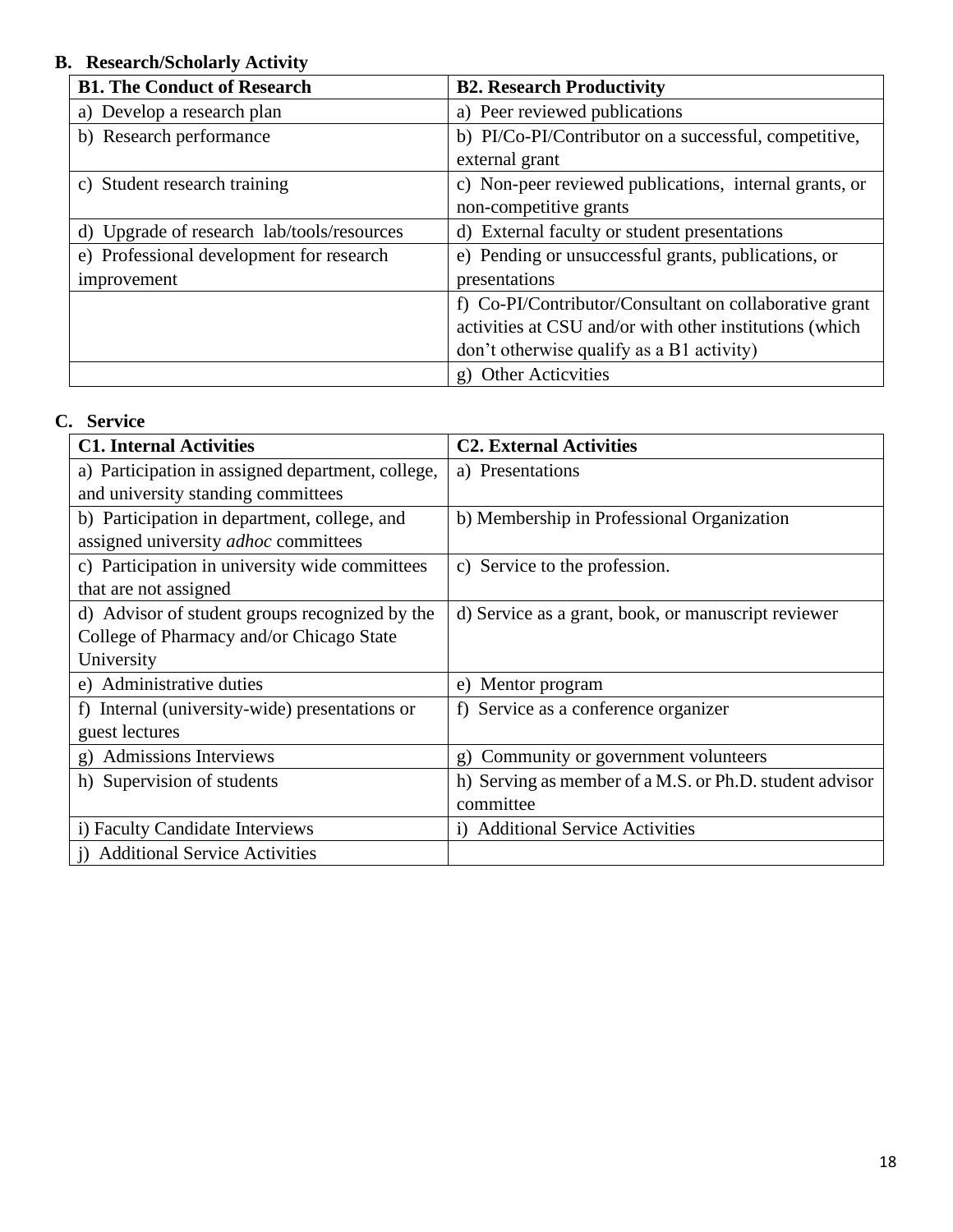| <b>Performance</b>      | <b>Teaching/Primary Duties</b>               | <b>Research/Scholarship</b>                   | <b>Service</b>                                                 |
|-------------------------|----------------------------------------------|-----------------------------------------------|----------------------------------------------------------------|
| <b>Descriptor</b>       |                                              |                                               |                                                                |
| Appropriate             | <b>NA</b>                                    | B <sub>1</sub> a                              | C <sub>1</sub> a plus 1 other C <sub>1</sub> or C <sub>2</sub> |
|                         |                                              |                                               | activity                                                       |
| Satisfactory            | Receive a "Satisfactory" rating              | B1a plus one other B1 or                      | Two C1a activities plus two                                    |
|                         | or better in classroom                       | B <sub>2</sub> activity                       | other                                                          |
|                         | observations and student                     |                                               | C1 or C2 activity                                              |
|                         | evaluations related to A1a plus              |                                               |                                                                |
|                         | two A1c activities                           |                                               |                                                                |
| Highly                  | NA                                           | B1b plus two other B1 or                      | Two C <sub>1</sub> activities plus one                         |
| Satisfactory            |                                              | <b>B2</b> activities                          | other                                                          |
|                         |                                              |                                               | C1 activity                                                    |
|                         |                                              |                                               | <b>AND</b>                                                     |
|                         |                                              |                                               | one C2 activity                                                |
| Effective               | Receive an "Effective" rating or             | B1b plus one other B1 or                      | Two C <sub>1</sub> a activities plus two                       |
|                         | better in classroom observations             | B2 with the exception of                      | other                                                          |
|                         | and student evaluations related              | B <sub>1</sub> a AND one other B <sub>2</sub> | C1 activities                                                  |
|                         | to Ala plus<br>two A1c activities AND one A2 | activity                                      | <b>AND</b>                                                     |
|                         | activity                                     |                                               | one C2 activity                                                |
| <b>Highly Effective</b> | Receive a "Highly Effective"                 | B1b AND one B2a or B2b                        | Two C1a activities plus two                                    |
|                         | rating or better in classroom                | plus two other B1 or B2                       | other                                                          |
|                         | observations and student                     | activities with the                           | C1 activities                                                  |
|                         | evaluations related to A1a plus              | exception of B1a                              | <b>AND</b>                                                     |
|                         | two A1c activities AND one A2                |                                               | two C2 activities                                              |
|                         | activity                                     |                                               |                                                                |
| Significant             | Receive a "Significant" rating               | One year:                                     | One year:                                                      |
|                         | or better in classroom                       | B1b plus two other B1 or                      | Two C1a activities plus four                                   |
|                         | observations and student                     | B2 activities with the                        | other C1 activities AND                                        |
|                         | evaluations related to A1a plus              | exception of                                  | three C <sub>2</sub>                                           |
|                         | two A1c activities AND two                   | B1a AND two B2a or B2b                        | activities                                                     |
|                         | other A1 or A2 activities                    |                                               |                                                                |
|                         |                                              | Cumulative:                                   | Cumulative:                                                    |
|                         |                                              | B1b plus three B2a or B2b                     | Eight C1a activities plus Ten                                  |
|                         |                                              | AND six other B1 or B2                        | other C1 activities <b>AND</b> six                             |
|                         |                                              | activities with the<br>exception of           | C <sub>2</sub><br>activities                                   |
|                         |                                              | B <sub>1</sub> a                              |                                                                |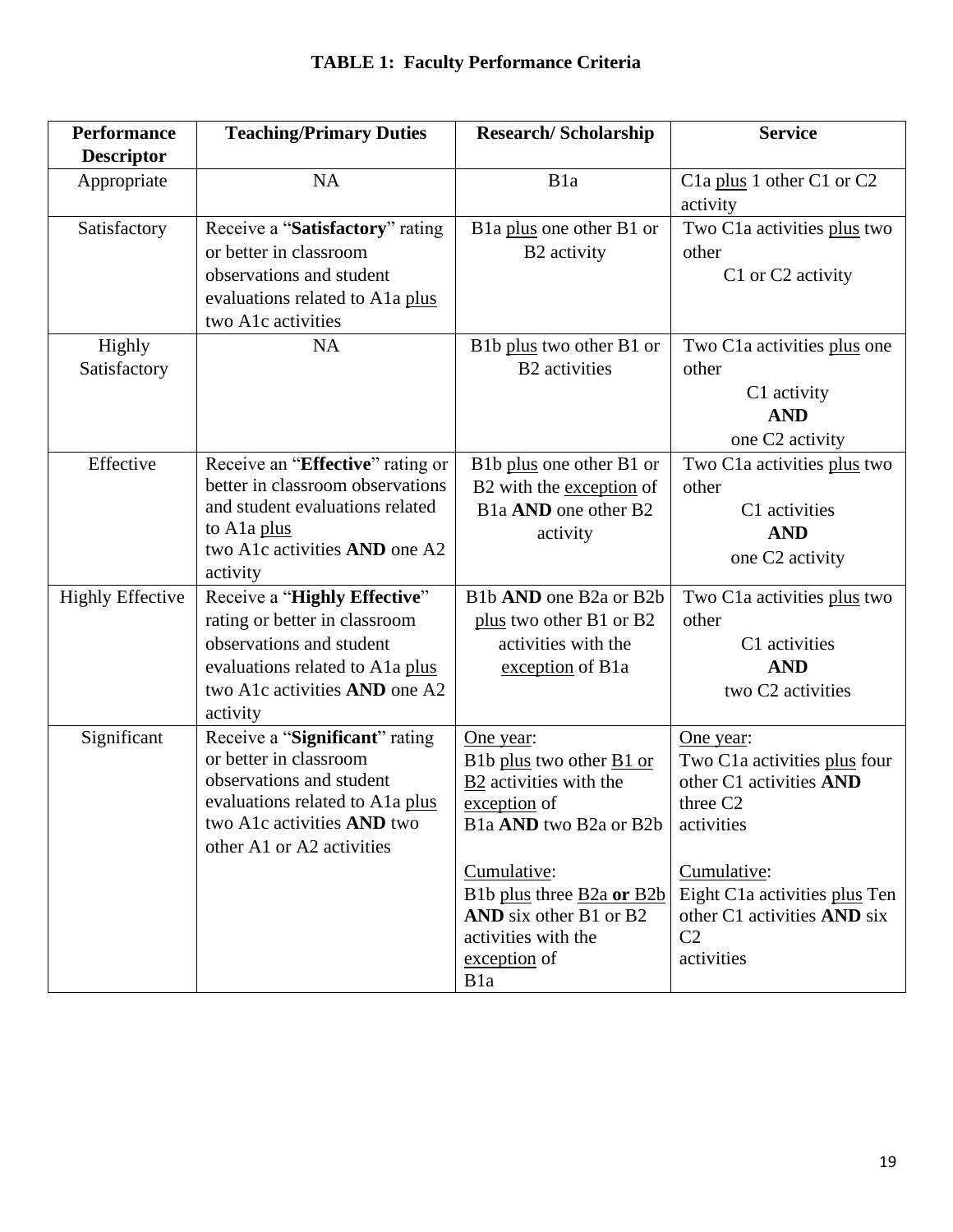| Superior    | One year:                               | One year:                                                       | <u>One year:</u>                                   |
|-------------|-----------------------------------------|-----------------------------------------------------------------|----------------------------------------------------|
|             | Receive a "Superior" rating or          | B1b plus three (B2a or                                          | Two C <sub>1</sub> a plus six other C <sub>1</sub> |
|             | better in either classroom              | B2b) AND two other B1,                                          | activities AND four C2                             |
|             | observations or student                 | with the exception of B1a,                                      | activities                                         |
|             | evaluations with a "Significant"        | or $B2$                                                         |                                                    |
|             | in the other plus two A1c               | activities                                                      | Cumulative:                                        |
|             | activities <b>AND</b> three A2          |                                                                 | Eight C <sub>1</sub> activities plus               |
|             | activities                              | Cumulative:                                                     | twelve other C1 activities                         |
|             |                                         | B1b plus four B2a or B2b                                        | AND eight C2 activities                            |
|             | Cumulative:                             | AND six other B1 or B2                                          |                                                    |
|             | Receive same evaluation ratings         | activities with the                                             |                                                    |
|             | as above plus six A1c activities        | exception of B1a                                                |                                                    |
|             | <b>AND</b> four other activities        |                                                                 |                                                    |
|             |                                         |                                                                 |                                                    |
| Exceptional | Receive a " <b>Superior</b> " rating or | B <sub>1</sub> b plus five B <sub>2</sub> a or B <sub>2</sub> b | Eight C <sub>1</sub> activities plus               |
|             | better in either classroom              | (at least one of which must                                     | Thirteen other C1 activities                       |
|             | observations or student                 | be B2b) AND six other B1                                        | AND nine C <sub>2</sub>                            |
|             | evaluations with a " <b>Superior</b> "  | or B2 activities with the                                       | activities                                         |
|             | in the other plus eight A1c             | exception of B1a                                                |                                                    |
|             | activities AND ten A2 activities        |                                                                 |                                                    |

\*Note: Completion of multiple activities that fall under the listed categories in the above table count as separate activities. For example, publishing two peer-reviewed papers counts as two B2(a) activities

#The above-mentioned criteria are applicable to both tenure-track and tenured faculty as appropriate.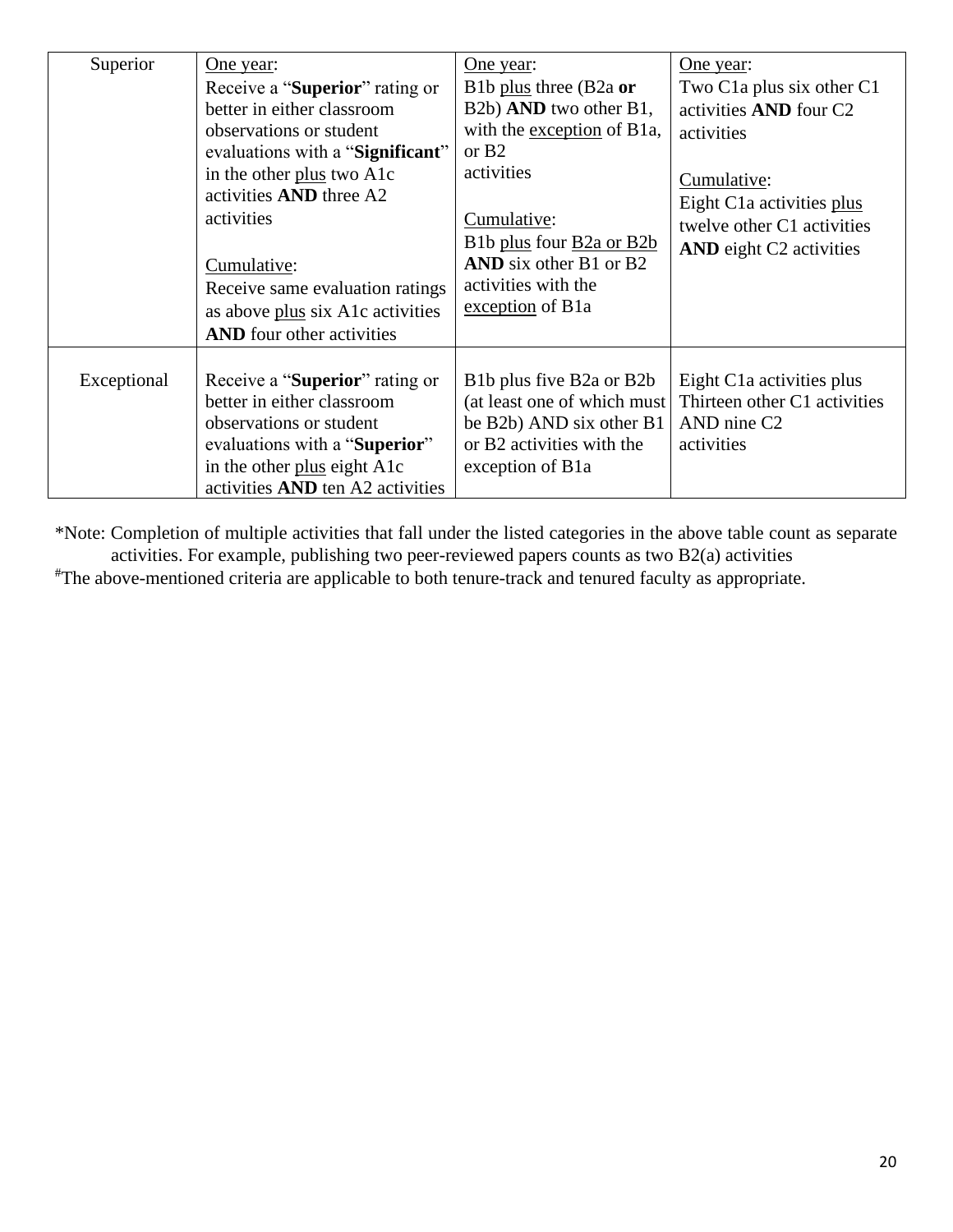

## **Chicago State University College of Pharmacy Peer/Chairperson Observation & Evaluation Form**

| <b>Faculty Name:</b><br>Semester: |  | <b>Course Name:</b> |  | <b>Date:</b> |
|-----------------------------------|--|---------------------|--|--------------|
|-----------------------------------|--|---------------------|--|--------------|

INSTRUCTIONS: You are requested to observe and evaluate a faculty member's degree of effectiveness in teaching as part of the College and University's overall faculty assessment program. Please read each criterion carefully and provide your input thoughtfully. Guidelines are given for each domain to aid in your evaluation efforts. Please note that all guidelines may not be applicable in a given observation. This list is also not exhaustive. The peer observer is encouraged to use any guidelines deemed appropriate for each criterion. For each stated criterion, select the rating that best reflects the faculty member's performance. At the conclusion of the observation and evaluation process, indicate an overall rating for the faculty member. Please be sure to include specific comments, particularly if the rating selected is "needs improvement."

|                | <b>Criteria</b>                                                                                                                                                                                                                                                                                                                                                                                                                                                                                                                                   | Comments (if any) | Rating (select one)                                                                                                  |
|----------------|---------------------------------------------------------------------------------------------------------------------------------------------------------------------------------------------------------------------------------------------------------------------------------------------------------------------------------------------------------------------------------------------------------------------------------------------------------------------------------------------------------------------------------------------------|-------------------|----------------------------------------------------------------------------------------------------------------------|
| 1              | <b>Clarity of Presentation</b><br>The Faculty Member:<br>Clearly states, either orally or in writing (e.g.,<br>$\bullet$<br>handout/syllabus) the objectives for the subject<br>area.<br>Provides an overview of what is planned for the<br>$\bullet$<br>class period.<br>Has lecture objectives that align with the overall<br>$\bullet$<br>course objectives.<br>Uses appropriate pedagogy to convey material<br>$\bullet$<br>(e.g., lecture, discussion, demonstration, etc.)<br>Speaks clearly and audibly.<br>Speaks at an appropriate pace. |                   | $\Box$ Exceeds<br><b>Expectations</b><br>$\square$ Meets<br><b>Expectations</b><br>$\square$ Needs<br>Improvement    |
| $\overline{2}$ | <b>Mastery of Subject Material</b><br>The Faculty Member:<br>Appears well prepared for class presentations.<br>$\bullet$<br>Appears knowledgeable and up-to-date about<br>subject area.<br>Presents material at a depth that is appropriate to<br>$\bullet$<br>the type of course and student level.<br>Explains concepts effectively, providing<br>examples when appropriate.                                                                                                                                                                    |                   | $\square$ Exceeds<br><b>Expectations</b><br>$\square$ Meets<br><b>Expectations</b><br>$\square$ Needs<br>Improvement |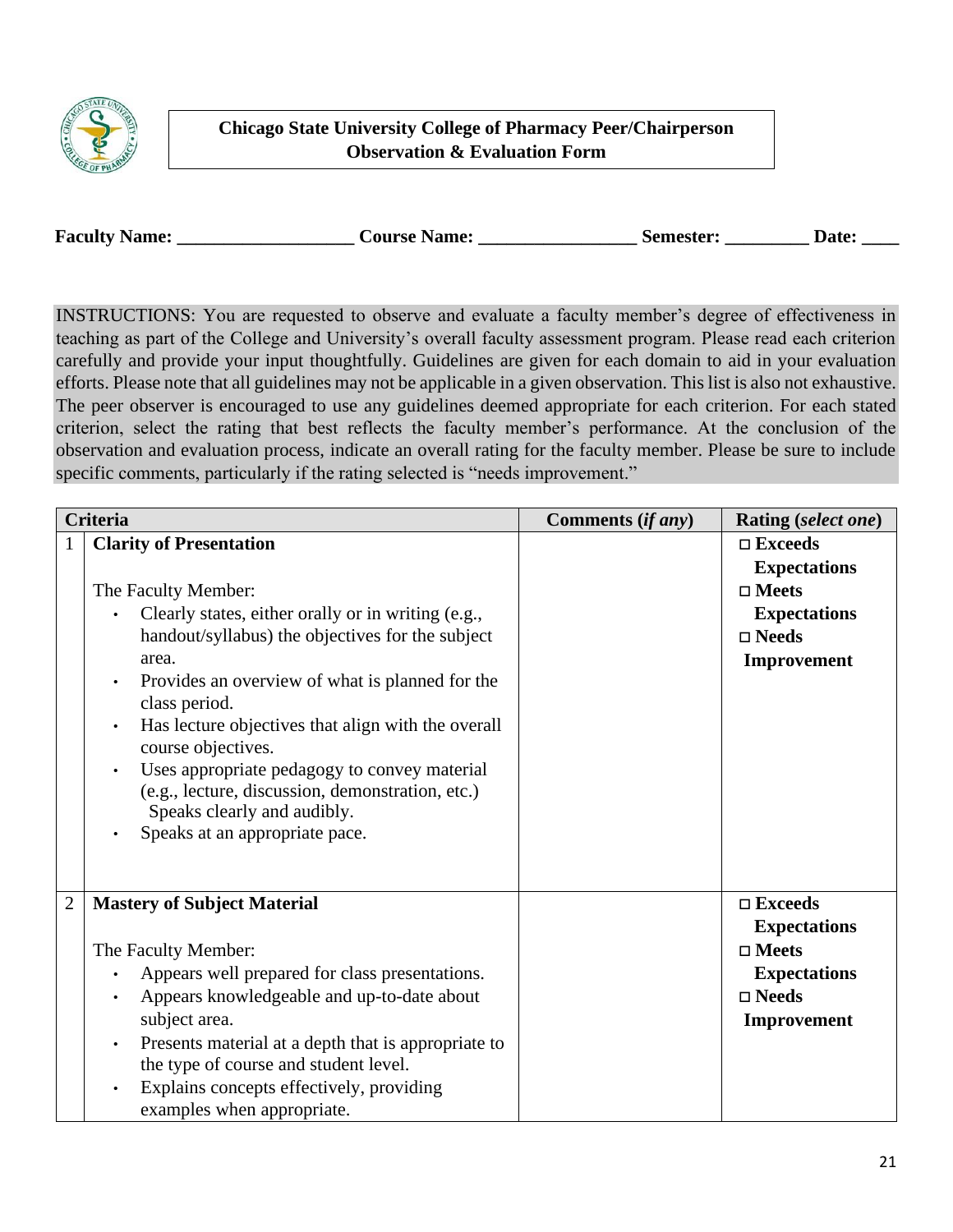|   | Explains difficult concepts or problems<br>effectively.                                                                                                                                                                                                                                                                                                                                                                           |                                                                                                                      |
|---|-----------------------------------------------------------------------------------------------------------------------------------------------------------------------------------------------------------------------------------------------------------------------------------------------------------------------------------------------------------------------------------------------------------------------------------|----------------------------------------------------------------------------------------------------------------------|
| 3 | <b>Appropriate Level of Student Involvement</b><br>The Faculty Member:<br>Stimulates discussion and classroom<br>interaction.<br>Uses eye contact effectively.<br>Is responsive to students' comments and<br>feedback.                                                                                                                                                                                                            | $\square$ Exceeds<br><b>Expectations</b><br>$\square$ Meets<br><b>Expectations</b><br>$\square$ Needs<br>Improvement |
| 4 | <b>Classroom Management</b><br>The Faculty Member:<br>Uses appropriate instructional supports<br>(PowerPoint, overheads, other AV) effectively.<br>Demonstrates enthusiasm toward the subject area.<br>$\bullet$<br>Answers students' questions clearly and directly.<br>$\bullet$<br>Begins and ends classes on time (Uses class time<br>$\bullet$<br>effectively).<br>Creates an atmosphere conducive to learning.<br>$\bullet$ | $\square$ Exceeds<br><b>Expectations</b><br>$\square$ Meets<br><b>Expectations</b><br>$\square$ Needs<br>Improvement |

# **Additional Comments, if any:**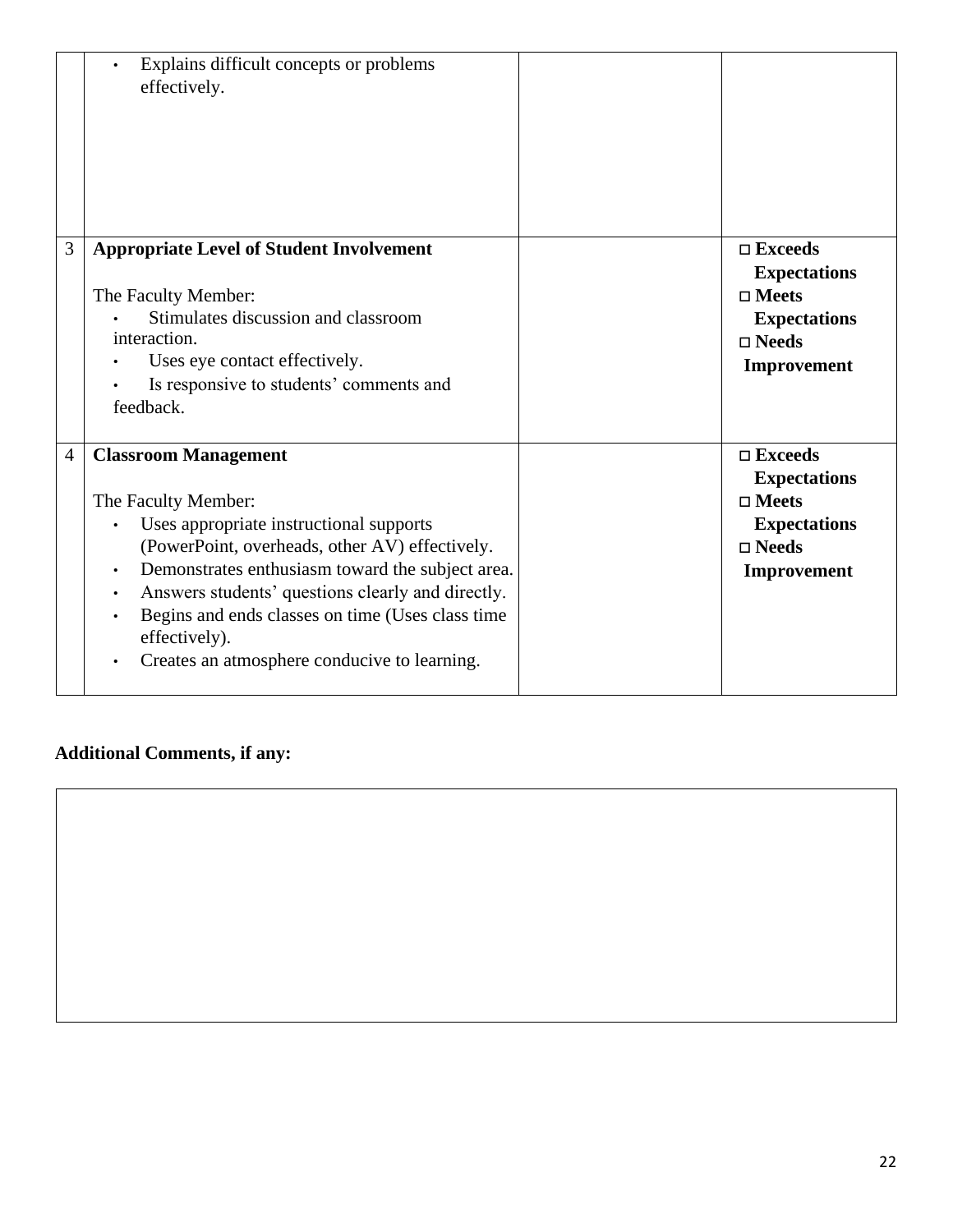## **Overall Rating:**

| <b>Superior</b>         | Faculty exceeds expectations in all four criteria                                        |
|-------------------------|------------------------------------------------------------------------------------------|
| <b>Significant</b>      | Faculty exceeds expectations in three of the four criteria and meets expectations in one |
|                         | criterion                                                                                |
| <b>Highly Effective</b> | Faculty exceeds expectation in two of the four criteria and meets expectations in two    |
|                         | criteria                                                                                 |
| <b>Effective</b>        | Faculty meets expectations in all four criteria                                          |
| <b>Highly</b>           | Faculty meets expectations in three of the criteria, including subject mastery and       |
| <b>Satisfactory</b>     | presentation clarity                                                                     |
| <b>Satisfactory</b>     | Faculty meets expectations in subject mastery and presentation clarity                   |
| <b>Unsatisfactory</b>   | Faculty does not meet expectations for a Satisfactory rating                             |

*Select an overall rating for the faculty using the following scale:* 

**Observer's Name:** \_\_\_\_\_\_\_\_\_\_\_\_\_\_\_\_\_\_\_\_\_\_\_\_\_\_\_\_\_\_\_\_ **Date:** \_\_\_\_\_\_\_\_\_\_\_\_\_\_\_\_\_\_\_\_\_\_\_\_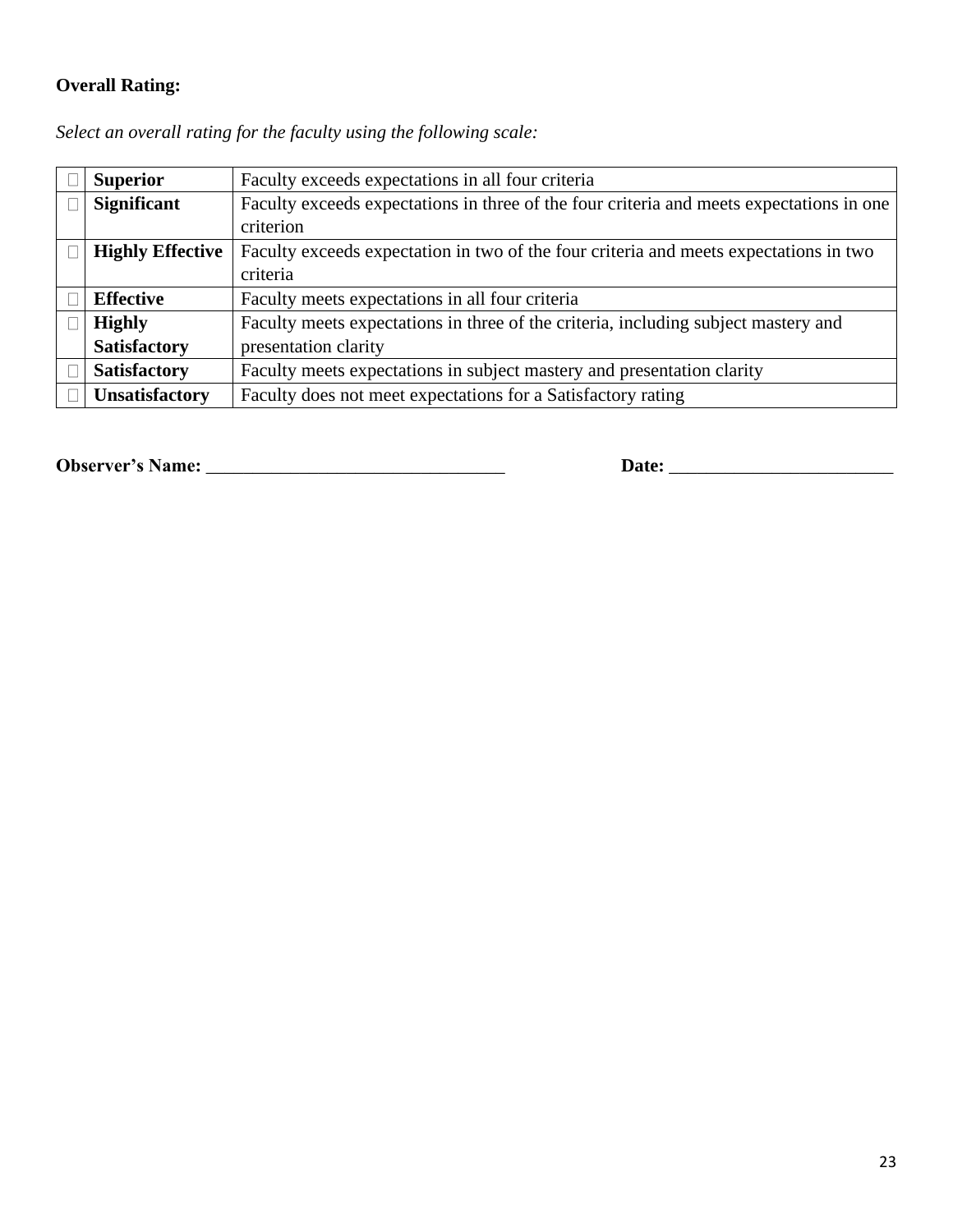Academic Year **\_\_\_\_\_\_\_\_\_\_\_** 

**NAME ------------------------------------------------------------------------ TITLE -----------------------------------------------**

The form below is designed to represent a faculty member's plan for development in his or her work at Chicago State University. It should be developed with a conscious effort to be measurable and to represent fulfillment of contractual obligations as specified by the relevant Departmental Application of Criteria. Complete the form below in your position and submit to your chairperson as an input for your annual evaluation. The plan iteration should be prospective, not retrospective. That is it should be written in Year N as a statement of the plan for Year N+1 and following.

| <b>Criteria</b><br>(as applicable)                 | <b>Goal for the</b><br>Year | <b>Resources</b><br><b>Needed to</b><br><b>Attain Goal</b> | <b>Vehicles to</b><br>Accomplish by the<br><b>End of the Year</b> | Relationship<br>to Strategic<br><b>Plan (Specify)</b> | <b>Relationship to</b><br><b>Relevant</b><br><b>Professional</b><br><b>Standards</b> |
|----------------------------------------------------|-----------------------------|------------------------------------------------------------|-------------------------------------------------------------------|-------------------------------------------------------|--------------------------------------------------------------------------------------|
| <b>Teaching</b><br>(as applicable)                 |                             |                                                            |                                                                   |                                                       |                                                                                      |
| <b>Other Primary</b><br><b>Duties</b><br>(specify) |                             |                                                            |                                                                   |                                                       |                                                                                      |
| <b>Research/Creative</b><br><b>Activity</b>        |                             |                                                            |                                                                   |                                                       |                                                                                      |
| Presentations                                      |                             |                                                            |                                                                   |                                                       |                                                                                      |